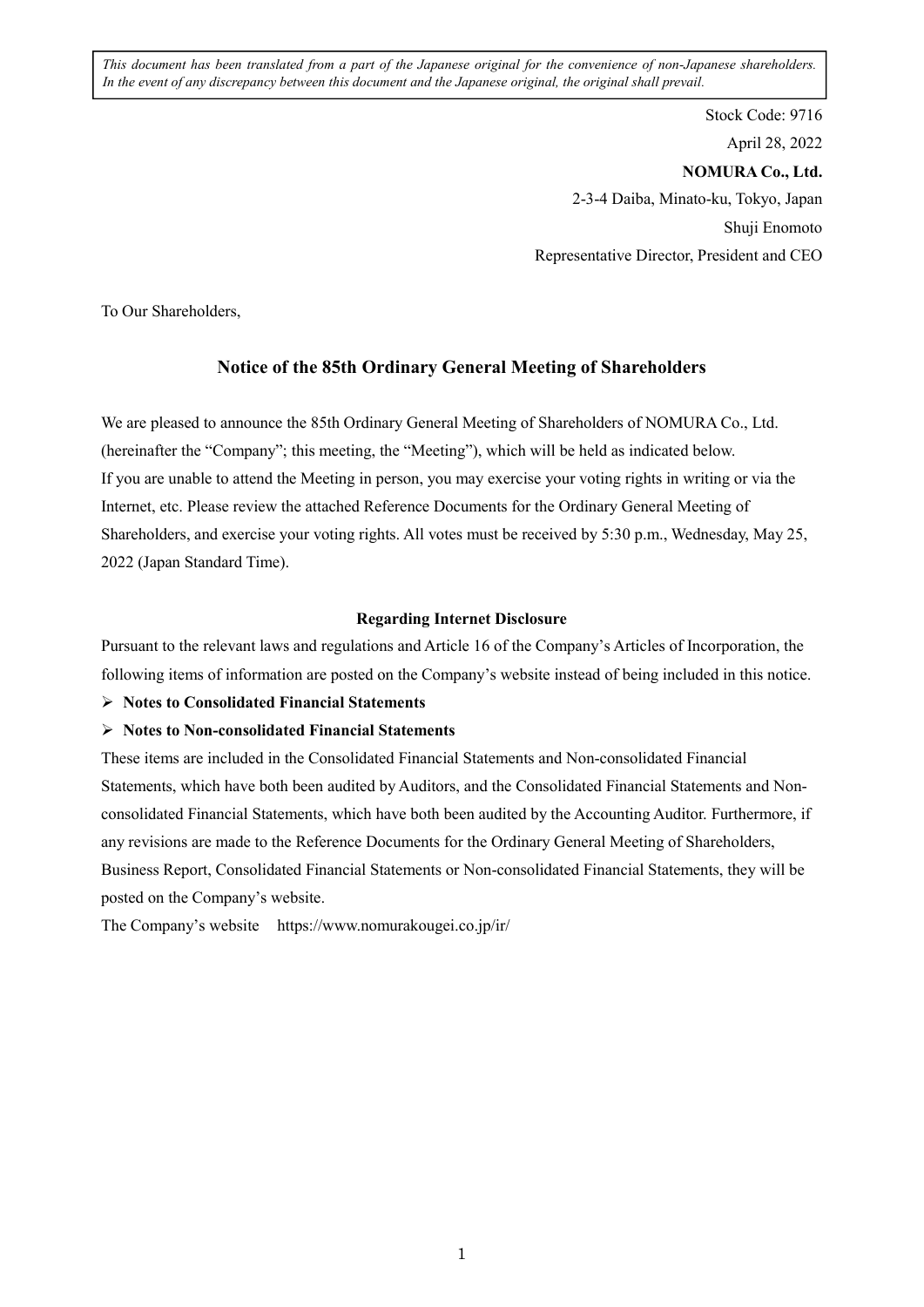| 1. Date and time: | Thursday, May 26, 2022, at 10:00 a.m.                                              |
|-------------------|------------------------------------------------------------------------------------|
|                   | (The reception of the attendees to the Meeting at the reception desk will start at |
|                   | $9:00$ a.m.)                                                                       |
| 2. Venue:         | 2-3-4 Daiba, Minato-ku, Tokyo, Japan                                               |
|                   | Nomura Hall, 3rd floor of the Company's Head Office Building                       |

### **3. Objectives of meeting**

- **Matters to be reported:** 1. Business Reports and Consolidated Financial Statements for the 85th Fiscal Year (from March 1, 2021 to February 28, 2022), and Audit Reports of the Consolidated Financial Statements by the Accounting Auditor and the Board of Auditors
	- 2. Non-consolidated Financial Statements for the 85th Fiscal Year (from March 1, 2021 to February 28, 2022)

| <b>Matters to be resolved: Proposal No. 1:</b> |                        | Appropriation of Surplus                                  |
|------------------------------------------------|------------------------|-----------------------------------------------------------|
|                                                | <b>Proposal No. 2:</b> | Amendments to the Articles of Incorporation               |
|                                                | <b>Proposal No. 3:</b> | Election of Seven (7) Directors (Excluding Directors Who  |
|                                                |                        | Are Audit and Supervisory Committee Members)              |
|                                                | <b>Proposal No. 4:</b> | Election of Three (3) Directors Who Are Audit and         |
|                                                |                        | Supervisory Committee Members and One (1) Substitute      |
|                                                |                        | Director Who Is an Audit and Supervisory Committee        |
|                                                |                        | Member                                                    |
|                                                | <b>Proposal No. 5:</b> | Determination of Remuneration Amount for Directors        |
|                                                |                        | (Excluding Directors Who Are Audit and Supervisory        |
|                                                |                        | Committee Members)                                        |
|                                                | Proposal No. 6:        | Determination of Remuneration Amount for Directors Who    |
|                                                |                        | Are Audit and Supervisory Committee Members               |
|                                                | Proposal No. 7:        | Determination of Remuneration Under Restricted Share-     |
|                                                |                        | Based Remuneration Plan and Share-Based Remuneration      |
|                                                |                        | Plan With Performance Conditions for Directors (Excluding |
|                                                |                        | Directors Who Are Audit and Supervisory Committee         |
|                                                |                        | Members and Outside Directors)                            |
|                                                |                        |                                                           |

 $\triangleright$  You are kindly requested to present the enclosed Voting Rights Exercise Form to the receptionist when you attend the Meeting in person. In addition, please bring this document, as it contains the agenda materials for the Meeting.

 $\triangleright$  In case of voting by proxy, please have the proxy present the written proof of his/her right of proxy along with the Voting Rights Exercise Form to the receptionist at the Meeting. As per the Company's Articles of Incorporation, each shareholder owning voting rights in the Company is entitled to appoint one (1) proxy who is also a shareholder of the Company with voting rights.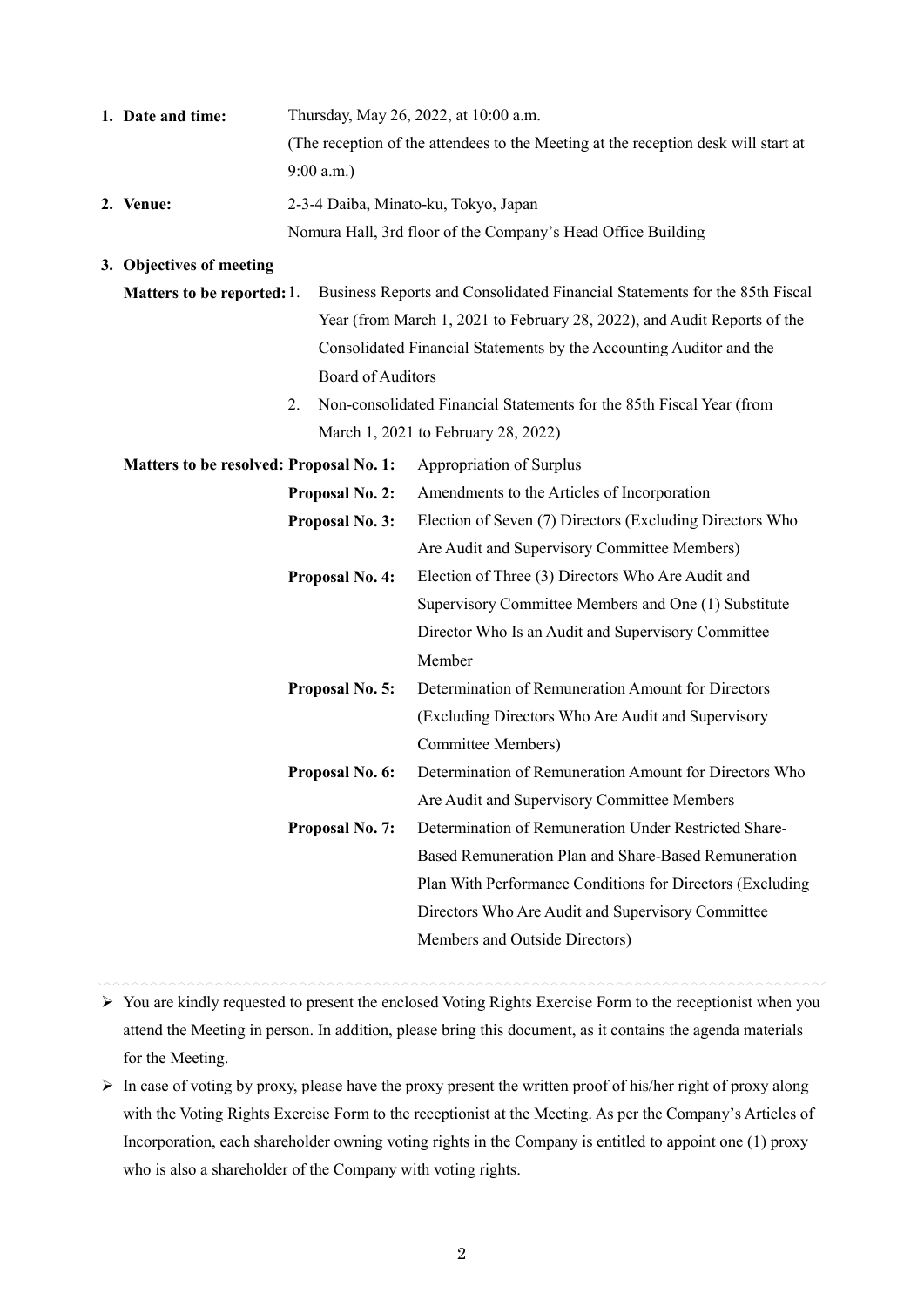- There is no smoking area in the area surrounding the venue. We appreciate your understanding.
- Photography, video recording and audio recording in the venue of the Meeting are prohibited in principle. We would like to sincerely ask your understanding.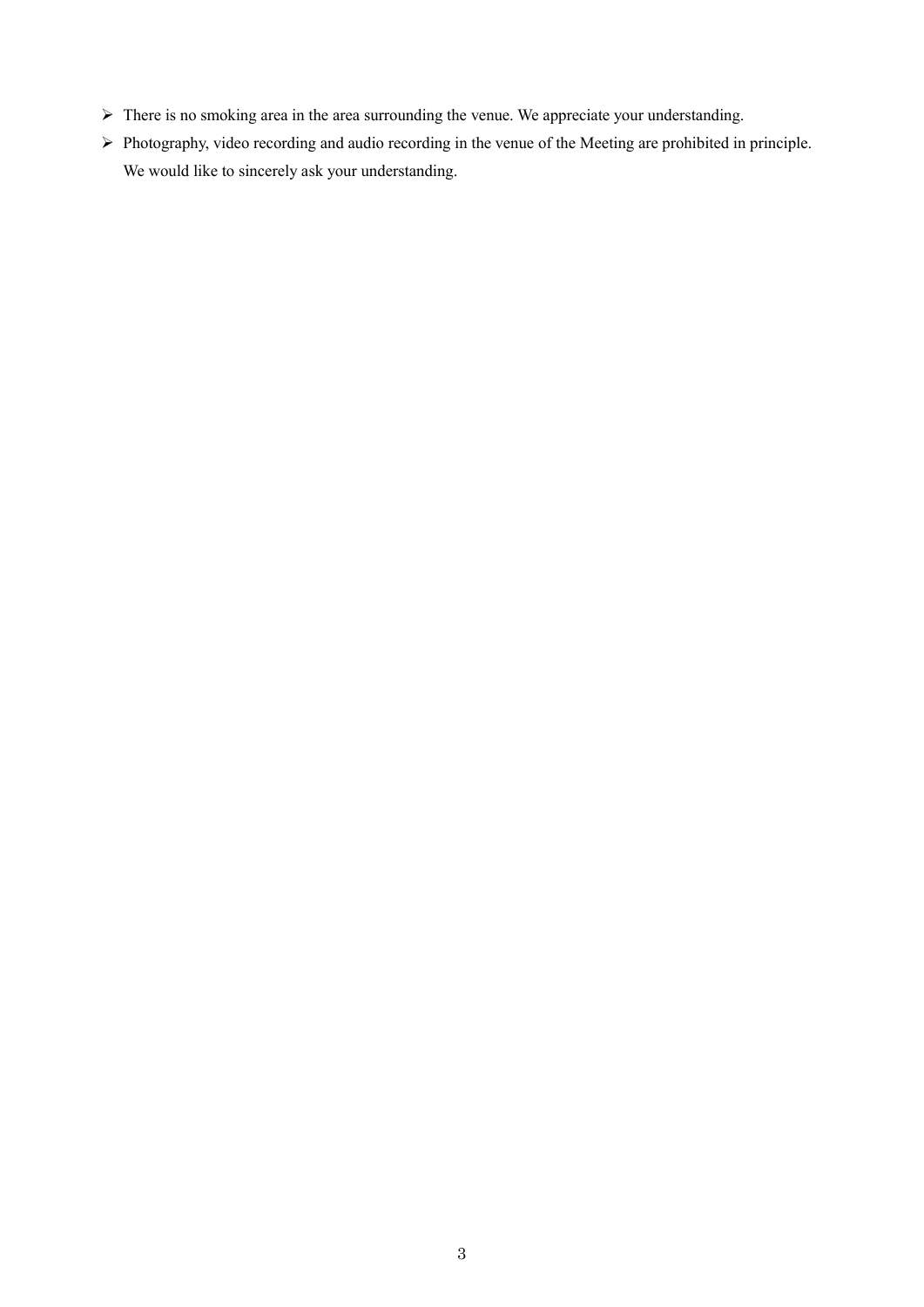## **Reference Documents for the Ordinary General Meeting of Shareholders**

### **Proposal No. 1: Appropriation of Surplus**

The Company considers the return of profits to shareholders to be one of management's top priorities. Accordingly, the Company's basic policy is to stably share the results of its efforts in a manner that reflects the Company's performance while pursuing business growth.

The Company pays dividends of surplus taking into consideration factors such as profit attributable to owners of parent, strengthening of its business base and future business expansion.

In accordance with the above policy, year-end dividends for the fiscal year under review amount to ¥28 per share, comprising a regular dividend of ¥25 and a commemorative dividend of ¥3 to commemorate the 130th anniversary of the Company's foundation on March 15, 2022.

Year-end dividends

1. Type of dividend property

Cash

- 2. Allotment of dividend property to shareholders and total amount of dividends ¥28 per common share of the Company (regular dividend: ¥25, commemorative dividend: ¥3) Total amount: ¥3,117,124,724
- 3. Effective date of dividends of surplus May 27, 2022

(For reference) Annual cash dividends per share, etc.

| Category                                 | 82nd fiscal year<br>(FY2018) | 83rd fiscal year<br>(FY2019)                                                            | 84th fiscal<br>year<br>(FY2020) | 85th fiscal year<br>(the year under review,<br>FY2021)      |
|------------------------------------------|------------------------------|-----------------------------------------------------------------------------------------|---------------------------------|-------------------------------------------------------------|
| Annual cash dividends<br>per share (Yen) | 52<br>(Regular dividend: 50) | 32<br>(Regular dividend: 30)<br>(Commemorative dividend: 2) (Commemorative dividend: 2) | 25                              | 28<br>(Regular dividend: 25)<br>(Commemorative dividend: 3) |
| Total amount<br>(Millions of yen)        | 2,892                        | 3,560                                                                                   | 2,781                           | 3,117                                                       |
| Dividend payout ratio<br>$(\%)$          | 42.9                         | 45.7                                                                                    | 90.6                            | 78.2                                                        |

Notes: 1. Dividend payout ratio is calculated based on the amount of profit attributable to owners of parent.

2. The Company implemented a 2-for-1 stock split on common shares on June 1, 2019.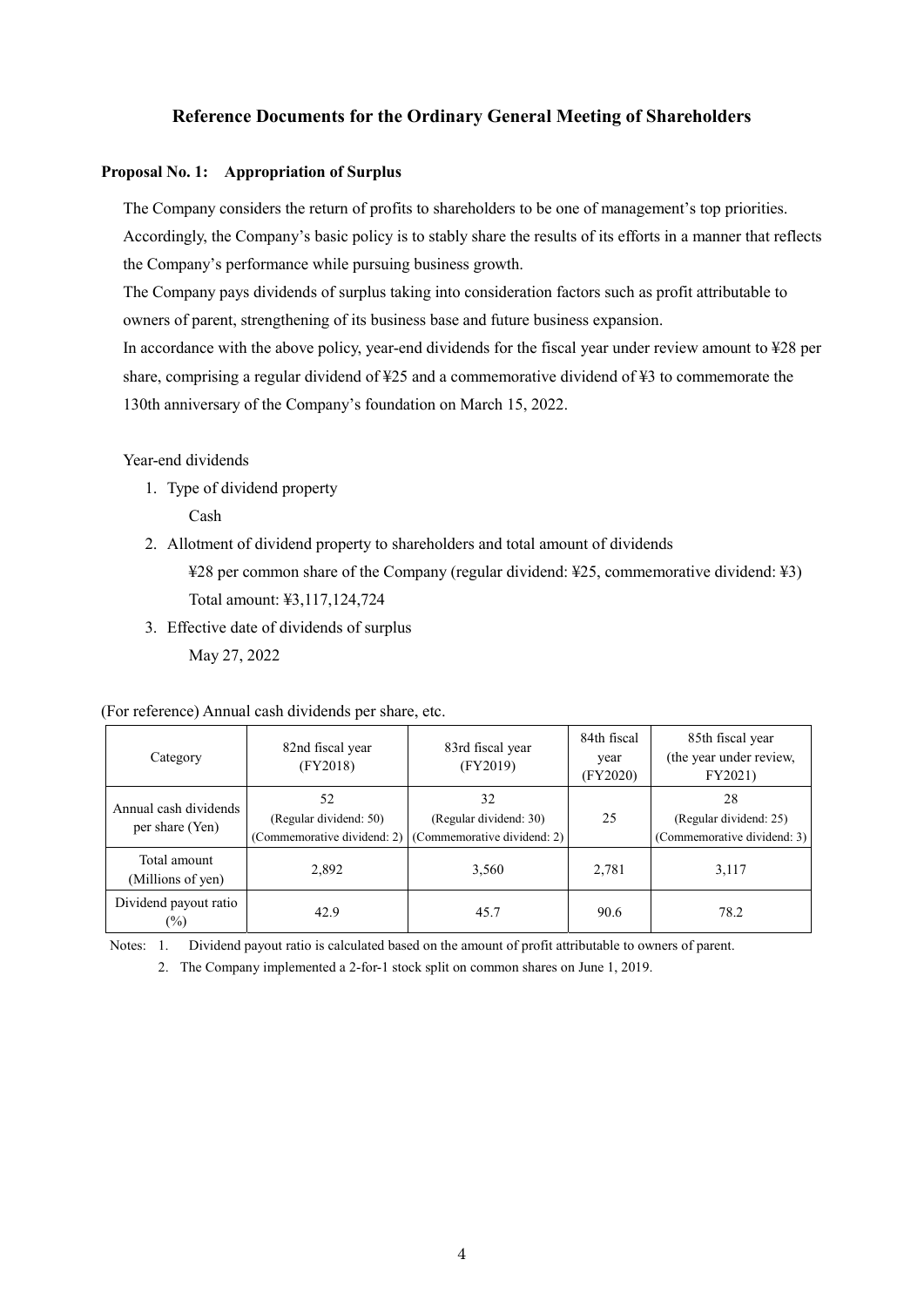#### **Proposal No. 2: Amendments to the Articles of Incorporation**

- 1. Reasons for Proposal
- (1) The Company will transition to a company with audit and supervisory committee in order to strengthen the supervisory function of the Board of Directors and further enhance corporate governance, among other things. Accordingly, necessary revisions to the Company's Articles of Incorporation will be made, which includes adding new provisions related to the Audit and Supervisory Committee and Audit and Supervisory Committee Members, as well as deleting provisions related to the Board of Corporate Auditors and Corporate Auditors.
- (2) In order to enable the Company to make a flexible capital and dividend policy, Article 35 (Organizational Body to Determine Dividends of Surplus, Etc.) of the Articles of Incorporation will be newly established, as proposed, in accordance with Article 459, Paragraph 1 of the Company Law, to enable the Company to distribute dividends of surplus, etc. by a resolution of the Board of Directors, and Article 7 (Purchase by the Company of Its Own Shares) of the existing Articles of Incorporation which duplicates the content of the proposed amendment will be deleted.
- (3) Since the revised provisions provided for in the proviso to Article 1 of the Supplementary Provisions of the Act Partially Amending the Company Law (Act No. 70 of 2019) are to be enforced on September 1, 2022, the Company proposes to make the following changes to its Articles of Incorporation in preparation for the introduction of the system for providing informational materials for the general meeting of shareholders in electronic format.
	- ・ Article 15, paragraph 1 in "Proposed Amendments" below will stipulate that the Company shall take measures for providing information that constitutes the content of reference documents for the general meeting of shareholders, etc. in electronic format.
	- ・ Article 15, paragraph 2 in "Proposed Amendments" below will establish the provision to limit the scope of the items to be stated in the paper-based documents to be delivered to shareholders who requested the delivery of paper-based documents.
	- Since the provisions for Internet Disclosure and Deemed Provision of Reference Documents for the General Meeting of Shareholders, Etc. (Article 16 of the current Articles of Incorporation) will no longer be required, they will be deleted.
	- ・ Accompanying the aforementioned establishment and deletion of provisions, supplementary provisions regarding the effective date, etc. will be established.
- (4) Along with the above amendments, other necessary changes, including renumbering articles, will be made.

These amendments to the Articles of Incorporation proposal will come into effect at the conclusion of the Meeting. However the deletion of Article 16 of the current Articles of Incorporation and the new establishment of Article 15 of the proposed amendments described in (3) above shall take effect on the date stipulated by Article 2 of the Supplementary Provisions.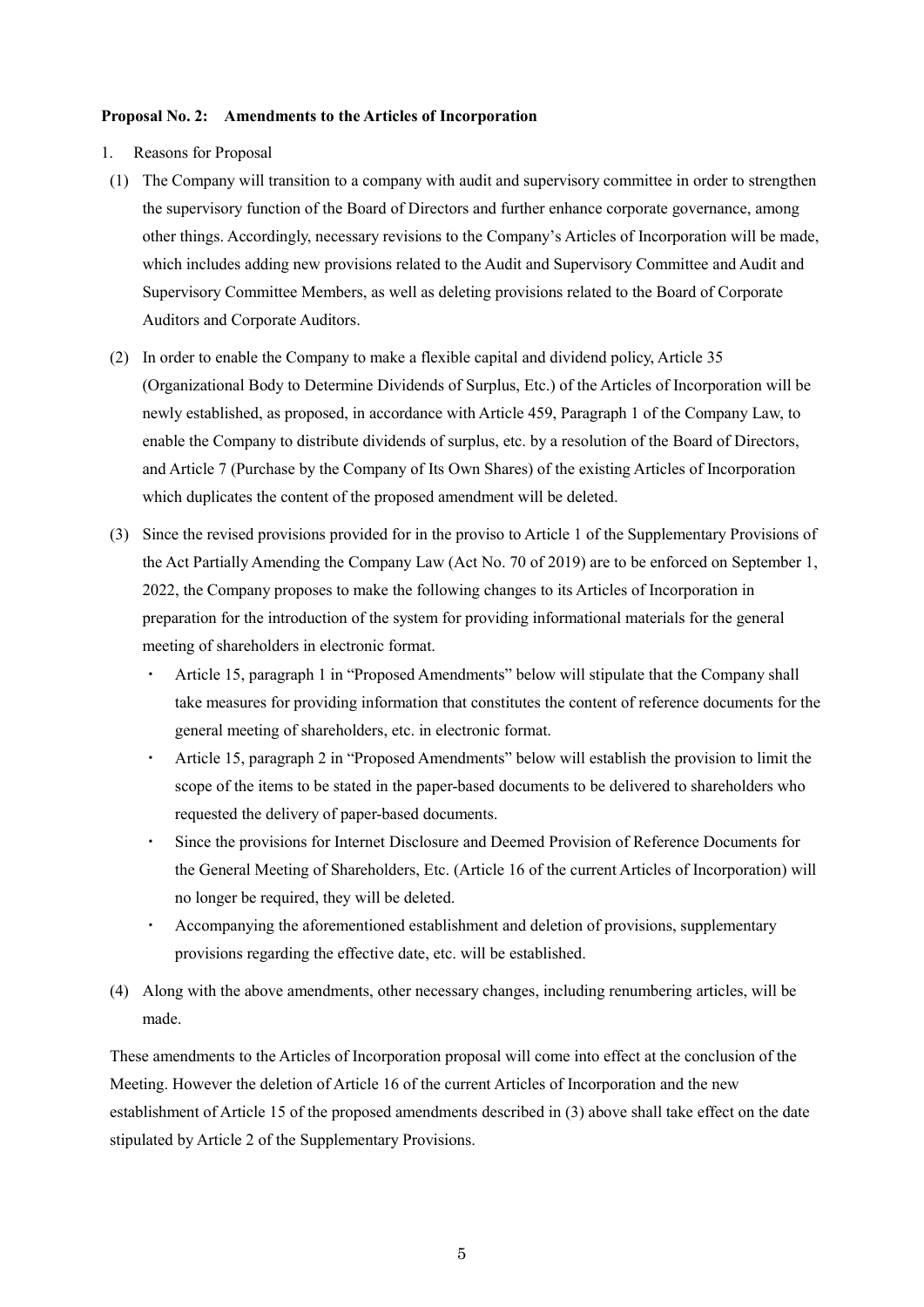# 2. Details of Amendments

The following are the details of the amendments.

(Underlined portions represent amendments.)

|                                                                                                                                                                                                                                                                                                                                                                                                                                                                                                                      | (Underlined portions represent amendments.)                                                                                                                                                                                                                                                                                                                                                 |
|----------------------------------------------------------------------------------------------------------------------------------------------------------------------------------------------------------------------------------------------------------------------------------------------------------------------------------------------------------------------------------------------------------------------------------------------------------------------------------------------------------------------|---------------------------------------------------------------------------------------------------------------------------------------------------------------------------------------------------------------------------------------------------------------------------------------------------------------------------------------------------------------------------------------------|
| Current Articles of Incorporation                                                                                                                                                                                                                                                                                                                                                                                                                                                                                    | Proposed Amendments                                                                                                                                                                                                                                                                                                                                                                         |
| Articles $1 - 3$<br>(Text omitted)                                                                                                                                                                                                                                                                                                                                                                                                                                                                                   | Articles $1 - 3$<br>(Unchanged)                                                                                                                                                                                                                                                                                                                                                             |
| Article 4<br>Organization                                                                                                                                                                                                                                                                                                                                                                                                                                                                                            | Article 4<br>Organization                                                                                                                                                                                                                                                                                                                                                                   |
| In addition to General Meetings of Shareholders and<br>Directors, the Company shall have the following<br>organizations:                                                                                                                                                                                                                                                                                                                                                                                             | In addition to General Meetings of Shareholders and<br>Directors, the Company shall have the following<br>organizations:                                                                                                                                                                                                                                                                    |
| (1) Board of Directors;                                                                                                                                                                                                                                                                                                                                                                                                                                                                                              | (1) Board of Directors;                                                                                                                                                                                                                                                                                                                                                                     |
| (2) Corporate Auditors;                                                                                                                                                                                                                                                                                                                                                                                                                                                                                              | (2) Audit and Supervisory Committee; and                                                                                                                                                                                                                                                                                                                                                    |
| (3) Board of Corporate Auditors; and                                                                                                                                                                                                                                                                                                                                                                                                                                                                                 | (Deleted)                                                                                                                                                                                                                                                                                                                                                                                   |
| (4) Accounting Auditors.                                                                                                                                                                                                                                                                                                                                                                                                                                                                                             | (3) Accounting Auditors.                                                                                                                                                                                                                                                                                                                                                                    |
| Articles $5 - 6$<br>(Text omitted)                                                                                                                                                                                                                                                                                                                                                                                                                                                                                   | Articles $5 - 6$<br>(Unchanged)                                                                                                                                                                                                                                                                                                                                                             |
| Article 7 Purchase by the Company of Its Own Shares                                                                                                                                                                                                                                                                                                                                                                                                                                                                  | (Deleted)                                                                                                                                                                                                                                                                                                                                                                                   |
| The Company may, by a resolution of the Board of<br>Directors, purchase its own shares in accordance with<br>Article 165, Paragraph 2 of the Company Law.                                                                                                                                                                                                                                                                                                                                                            |                                                                                                                                                                                                                                                                                                                                                                                             |
| Articles $8 - 15$<br>(Text omitted)                                                                                                                                                                                                                                                                                                                                                                                                                                                                                  | Articles $\frac{7-14}{1}$<br>(Unchanged)                                                                                                                                                                                                                                                                                                                                                    |
| Article 16 Disclosure through the Internet and Deemed<br>Delivery of Reference Documents, etc. for<br>General Meeting of Shareholders                                                                                                                                                                                                                                                                                                                                                                                | (Deleted)                                                                                                                                                                                                                                                                                                                                                                                   |
| In convening a General Meeting of Shareholders, the<br>Company may deem itself to have provided shareholders<br>with information relating to the matters that should be<br>described or indicated in reference documents for a General<br>Meeting of Shareholders, business reports, non-<br>consolidated financial statements and consolidated<br>financial statements, on the condition that such information<br>is disclosed through the Internet in accordance with the<br>ordinance of the Ministry of Justice. |                                                                                                                                                                                                                                                                                                                                                                                             |
| (Newly established)                                                                                                                                                                                                                                                                                                                                                                                                                                                                                                  | Article 15 Measures, etc. for Providing Information in<br>Electronic Format                                                                                                                                                                                                                                                                                                                 |
|                                                                                                                                                                                                                                                                                                                                                                                                                                                                                                                      | 1. When the Company convenes a General Meeting of<br>Shareholders, it shall take measures for providing<br>information that constitutes the content of reference<br>documents for the General Meeting of Shareholders, etc.<br>in electronic format.                                                                                                                                        |
|                                                                                                                                                                                                                                                                                                                                                                                                                                                                                                                      | 2. Among items for which the measures for providing<br>information in electronic format will be taken, the<br>Company may exclude all or some of those items<br>designated by the Ministry of Justice Order from<br>statements in the paper-based documents to be delivered<br>to shareholders who requested the delivery of paper-<br>based documents by the record date of voting rights. |
| Articles 17 - 18<br>(Text omitted)                                                                                                                                                                                                                                                                                                                                                                                                                                                                                   | (Unchanged)<br>Articles 16 - 17                                                                                                                                                                                                                                                                                                                                                             |
| <b>CHAPTER IV</b><br>DIRECTORS AND BOARD OF DIRECTORS                                                                                                                                                                                                                                                                                                                                                                                                                                                                | <b>CHAPTER IV</b><br>DIRECTORS AND BOARD OF DIRECTORS                                                                                                                                                                                                                                                                                                                                       |
| Article 19 Number of Directors                                                                                                                                                                                                                                                                                                                                                                                                                                                                                       | Article 18 Number of Directors                                                                                                                                                                                                                                                                                                                                                              |
| The Company shall have not more than twelve (12)<br>Directors, and no fewer than two (2) outside Directors.                                                                                                                                                                                                                                                                                                                                                                                                          | $1.$ The Company shall have not more than twelve (12)<br>Directors (excluding Directors who are Audit and<br>Supervisory Committee Members).                                                                                                                                                                                                                                                |
| (Newly established)                                                                                                                                                                                                                                                                                                                                                                                                                                                                                                  | 2. The Company shall have not more than five (5)<br>Directors who are Audit and Supervisory Committee<br>Members.                                                                                                                                                                                                                                                                           |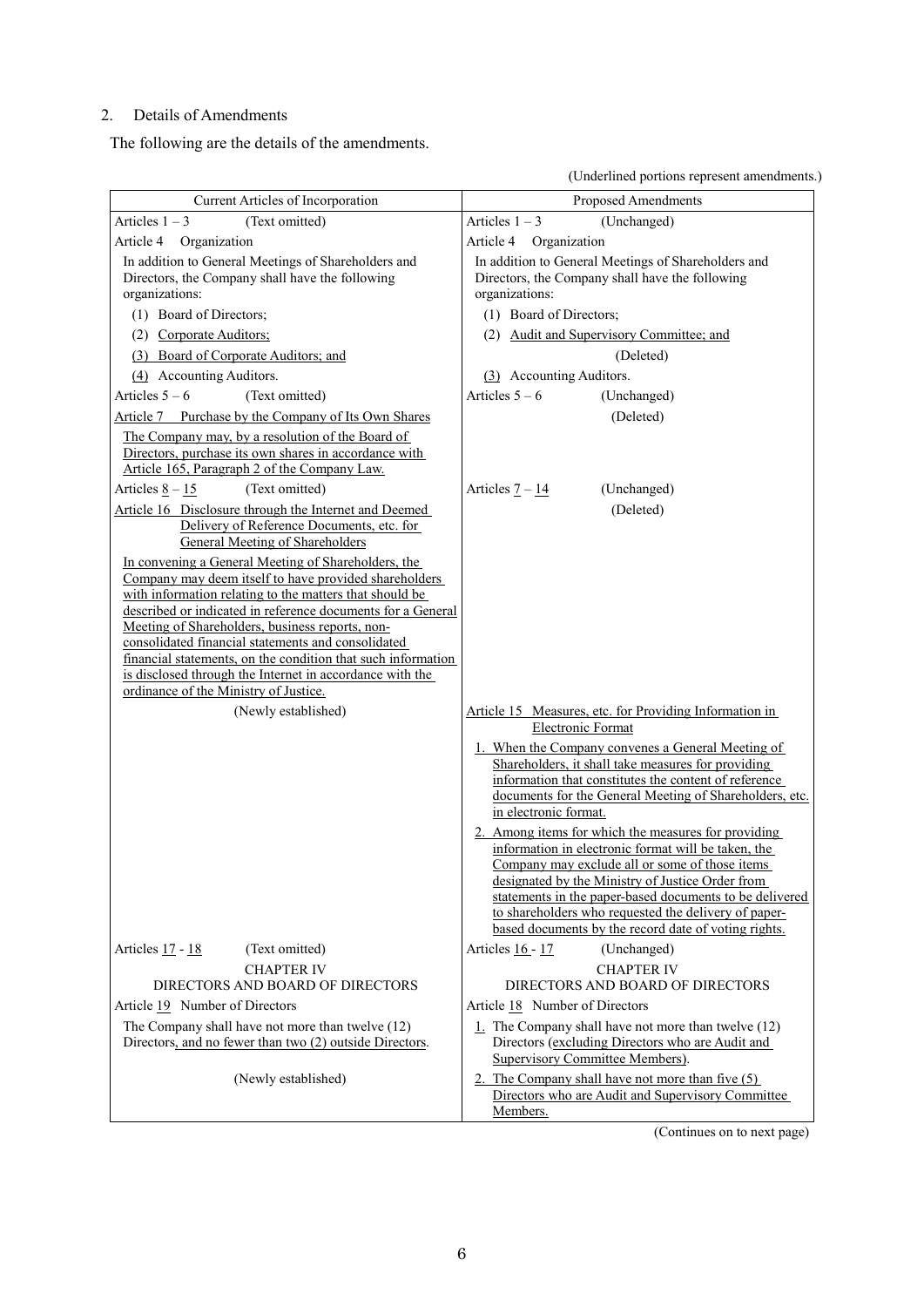| Current Articles of Incorporation                                                                                                                                                                                                                                                                                                                                                                                                                                                                                                                                                                                | Proposed Amendments                                                                                                                                                                                                                                                                                                                                                                                                                                                                                                                                   |
|------------------------------------------------------------------------------------------------------------------------------------------------------------------------------------------------------------------------------------------------------------------------------------------------------------------------------------------------------------------------------------------------------------------------------------------------------------------------------------------------------------------------------------------------------------------------------------------------------------------|-------------------------------------------------------------------------------------------------------------------------------------------------------------------------------------------------------------------------------------------------------------------------------------------------------------------------------------------------------------------------------------------------------------------------------------------------------------------------------------------------------------------------------------------------------|
| Article 20 Election of Directors                                                                                                                                                                                                                                                                                                                                                                                                                                                                                                                                                                                 | Article 19 Election of Directors                                                                                                                                                                                                                                                                                                                                                                                                                                                                                                                      |
| 1. Directors shall be elected by a resolution of a General<br>Meeting of Shareholders of the Company.                                                                                                                                                                                                                                                                                                                                                                                                                                                                                                            | 1. Directors shall be elected by a resolution of a General<br>Meeting of Shareholders of the Company, distinguishing<br>between those who are Audit and Supervisory<br>Committee Members and those who are not.                                                                                                                                                                                                                                                                                                                                       |
| 2.<br>(Text omitted)                                                                                                                                                                                                                                                                                                                                                                                                                                                                                                                                                                                             | (Unchanged)<br>2.                                                                                                                                                                                                                                                                                                                                                                                                                                                                                                                                     |
| 3.<br>(Text omitted)                                                                                                                                                                                                                                                                                                                                                                                                                                                                                                                                                                                             | 3.<br>(Unchanged)                                                                                                                                                                                                                                                                                                                                                                                                                                                                                                                                     |
| The Company may elect a Substitute Director at a<br>4.<br>General Meeting of Shareholders of the Company to<br>prepare for a contingency whereby it lacks the number<br>of Directors stipulated by the Articles of Incorporation.                                                                                                                                                                                                                                                                                                                                                                                | (Deleted)                                                                                                                                                                                                                                                                                                                                                                                                                                                                                                                                             |
| 5. The period during which resolution relating to the<br>election of the Substitute Director mentioned in the<br>previous paragraph remains effective shall extend until<br>commencement of the Ordinary General Meeting of<br>Shareholders pertaining to the last business year ending<br>within one (1) year said resolution.                                                                                                                                                                                                                                                                                  | (Deleted)                                                                                                                                                                                                                                                                                                                                                                                                                                                                                                                                             |
| Article 21 Term of Office of Directors                                                                                                                                                                                                                                                                                                                                                                                                                                                                                                                                                                           | Article 20 Term of Office of Directors                                                                                                                                                                                                                                                                                                                                                                                                                                                                                                                |
| The term of office of a Director shall expire at the close of<br>the Ordinary General Meeting of Shareholders pertaining<br>to the last business year ending within one (1) year after<br>his/her election; provided, however, that if the Substitute<br>Director elected pursuant to paragraph (4) of the preceding<br>Article is appointed to serve as a Director, then his/her term<br>of office may not extend beyond the close of the Ordinary<br>General Meeting of Shareholders pertaining to the last<br>business year ending within one (1) year after his/her<br>election as said Substitute Director. | 1. The term of office of a Director (excluding Directors<br>who are Audit and Supervisory Committee Members)<br>shall expire at the close of the Ordinary General<br>Meeting of Shareholders pertaining to the last business<br>year ending within one (1) year after his/her election.                                                                                                                                                                                                                                                               |
| (Newly established)                                                                                                                                                                                                                                                                                                                                                                                                                                                                                                                                                                                              | 2. The term of office of Directors who are Audit and                                                                                                                                                                                                                                                                                                                                                                                                                                                                                                  |
| (Newly established)                                                                                                                                                                                                                                                                                                                                                                                                                                                                                                                                                                                              | Supervisory Committee Members shall expire at the<br>close of the Ordinary General Meeting of Shareholders<br>pertaining to the last business year ending within two<br>(2) years after his/her election.<br>3. The term of office of a Director who is an Audit and<br>Supervisory Committee Member elected to fill a<br>vacancy as a result of a retirement of a Director who is<br>an Audit and Supervisory Committee Member prior to<br>the expiration of his/her term of office shall be the<br>remaining term of office of his/her predecessor. |
| (Newly established)                                                                                                                                                                                                                                                                                                                                                                                                                                                                                                                                                                                              | 4. The effective term of the resolution for the election of a<br>Substitute Director Who Is an Audit and Supervisory<br>Committee Member elected pursuant to Article 329,<br>Paragraph 3 of the Company Law shall expire at the<br>commencement of the Ordinary General Meeting of<br>Shareholders pertaining to the last business year ending<br>within two $(2)$ years after his/her election.                                                                                                                                                      |
| Article 22 Representative Directors                                                                                                                                                                                                                                                                                                                                                                                                                                                                                                                                                                              | Article 21 Representative Directors                                                                                                                                                                                                                                                                                                                                                                                                                                                                                                                   |
| The Board of Directors shall, by its resolution, elect one (1)<br>or a few Representative Directors from among its<br>members.                                                                                                                                                                                                                                                                                                                                                                                                                                                                                   | The Board of Directors shall, by its resolution, elect one (1)<br>or a few Representative Directors from among its Directors<br>(excluding Directors who are Audit and Supervisory<br>Committee Members).                                                                                                                                                                                                                                                                                                                                             |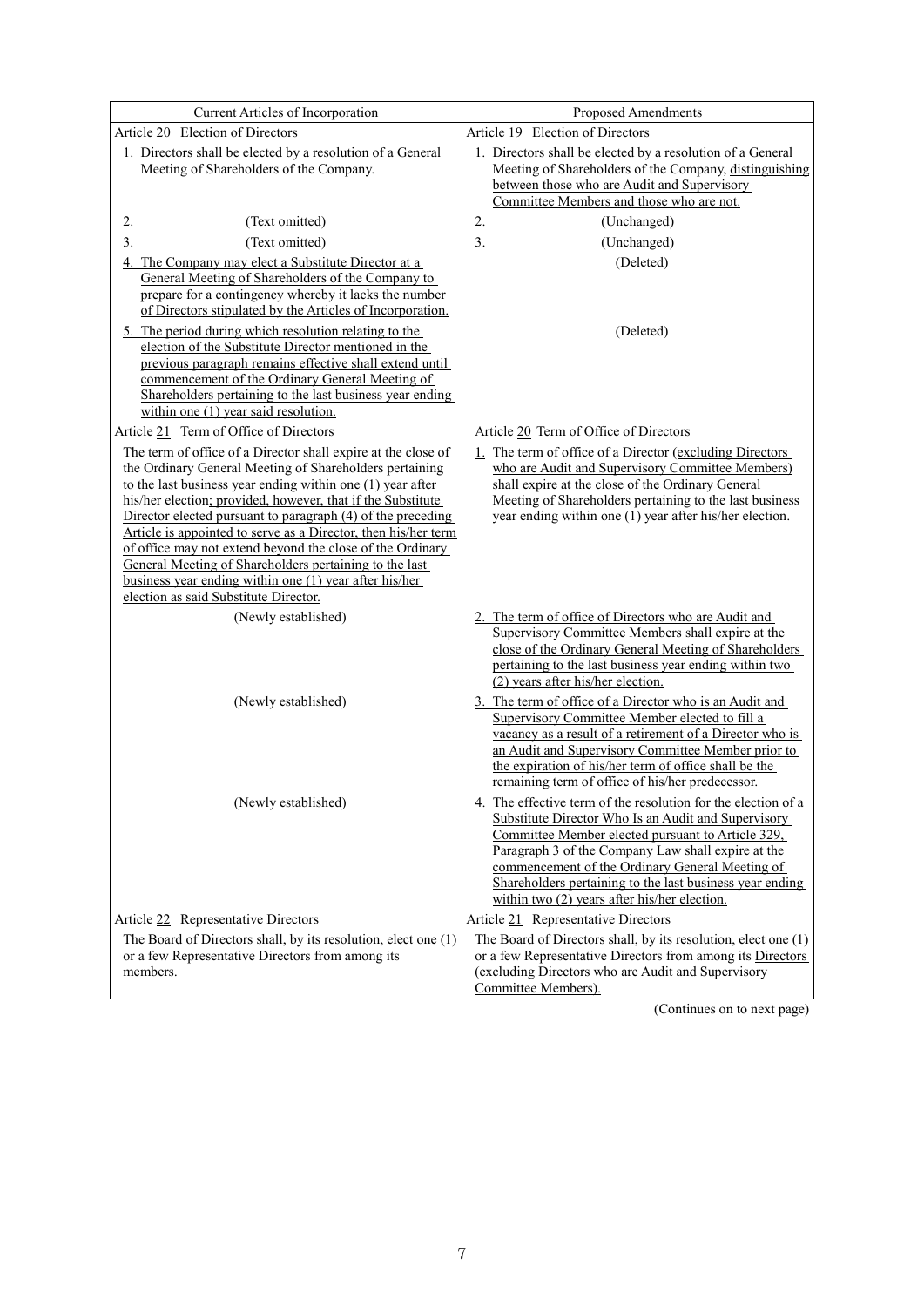| Current Articles of Incorporation                                                                                                                                                                                                                                                                     | Proposed Amendments                                                                                                                                                                                                                                                                                                                  |
|-------------------------------------------------------------------------------------------------------------------------------------------------------------------------------------------------------------------------------------------------------------------------------------------------------|--------------------------------------------------------------------------------------------------------------------------------------------------------------------------------------------------------------------------------------------------------------------------------------------------------------------------------------|
| (Text omitted)<br>Article 23                                                                                                                                                                                                                                                                          | (Unchanged)<br>Article 22                                                                                                                                                                                                                                                                                                            |
| Article 24 Convocation of Meetings of the Board of<br>Directors                                                                                                                                                                                                                                       | Article 23 Convocation of Meetings of the Board of<br>Directors                                                                                                                                                                                                                                                                      |
| A notice of the convocation of a Meeting of the Board of<br>Directors shall be dispatched to each Director and<br>Corporate Auditor at least three (3) days prior to the date of<br>such meeting; provided, however, that in case of urgency,<br>such period may be shortened.<br>(Newly established) | 1. A notice of the convocation of a Meeting of the Board<br>of Directors shall be dispatched to each Director at least<br>three (3) days prior to the date of such meeting;<br>provided, however, that in case of urgency, such period<br>may be shortened.<br>2. With the consent of all members of the Board of                    |
|                                                                                                                                                                                                                                                                                                       | Directors, a meeting of the Board of Directors may be<br>held without following the convening procedures.                                                                                                                                                                                                                            |
| Article 25<br>(Text omitted)<br>(Newly established)                                                                                                                                                                                                                                                   | (Unchanged)<br>Article 24<br>Article 25 Delegation of Important Business Execution<br>Decisions                                                                                                                                                                                                                                      |
|                                                                                                                                                                                                                                                                                                       | The Company may delegate all or part of its decisions on<br>important business executions (excluding the matters listed<br>in each item of Article 399-13, Paragraph 5 of the<br>Company Law) to Directors by a resolution of the Board of<br>Directors pursuant to Paragraph 6 of the same Article.                                 |
| Article 26<br>(Text omitted)                                                                                                                                                                                                                                                                          | (Unchanged)<br>Article 26                                                                                                                                                                                                                                                                                                            |
| Article 27 Remuneration, Etc. of Directors                                                                                                                                                                                                                                                            | Article 27 Remuneration, Etc. of Directors                                                                                                                                                                                                                                                                                           |
| The remuneration, bonus and other proprietary benefits<br>provided by the Company to Directors as compensation for<br>the duties of Directors (hereinafter referred to as the<br>"Remuneration, etc.") shall be determined by a resolution<br>of a General Meeting of Shareholders.                   | The remuneration, bonus and other proprietary benefits<br>provided by the Company to Directors as compensation for<br>the duties of Directors shall be determined by a resolution<br>of a General Meeting of Shareholders, distinguishing<br>between those who are Audit and Supervisory Committee<br>Members and those who are not. |
| Article 28<br>(Text omitted)                                                                                                                                                                                                                                                                          | Article 28<br>(Unchanged)                                                                                                                                                                                                                                                                                                            |
| <b>CHAPTER V</b><br>CORPORATE AUDITORS AND BOARD OF<br><b>CORPORATE AUDITORS</b>                                                                                                                                                                                                                      | (Deleted)                                                                                                                                                                                                                                                                                                                            |
| Article 29 Number of Corporate Auditors                                                                                                                                                                                                                                                               | (Deleted)                                                                                                                                                                                                                                                                                                                            |
| The Company shall have not more than five (5) Corporate<br>Auditors.                                                                                                                                                                                                                                  |                                                                                                                                                                                                                                                                                                                                      |
| Article 30 Election of Corporate Auditors                                                                                                                                                                                                                                                             | (Deleted)                                                                                                                                                                                                                                                                                                                            |
| 1. Corporate Auditors shall be elected by a resolution of a<br>General Meeting of Shareholders of the Company.                                                                                                                                                                                        |                                                                                                                                                                                                                                                                                                                                      |
| 2. The resolution for election of Corporate Auditors shall<br>be adopted by a majority of the votes of shareholders                                                                                                                                                                                   |                                                                                                                                                                                                                                                                                                                                      |
| present at the meeting where shareholders holding one-<br>$third (1/3)$ or more of the votes of all shareholders who<br>are entitled to exercise voting rights are present.                                                                                                                           |                                                                                                                                                                                                                                                                                                                                      |
| 3. The Company may elect Substitute Auditors by a<br>resolution of a General Meeting of Shareholders of the                                                                                                                                                                                           |                                                                                                                                                                                                                                                                                                                                      |
| Company to prepare for a contingency whereby it lacks                                                                                                                                                                                                                                                 |                                                                                                                                                                                                                                                                                                                                      |
| the number of Auditors stipulated by laws and<br>regulations, pursuant to the provisions of Article 329,<br>paragraph (3) of the Companies Act.                                                                                                                                                       |                                                                                                                                                                                                                                                                                                                                      |
| 4. The period during which resolution relating to the                                                                                                                                                                                                                                                 |                                                                                                                                                                                                                                                                                                                                      |
| election of the Substitute Auditor mentioned in the<br>previous paragraph remains effective shall extend until                                                                                                                                                                                        |                                                                                                                                                                                                                                                                                                                                      |
| commencement of the Ordinary General Meeting of<br>Shareholders pertaining to the last business year ending<br>within one (1) year after said resolution.                                                                                                                                             |                                                                                                                                                                                                                                                                                                                                      |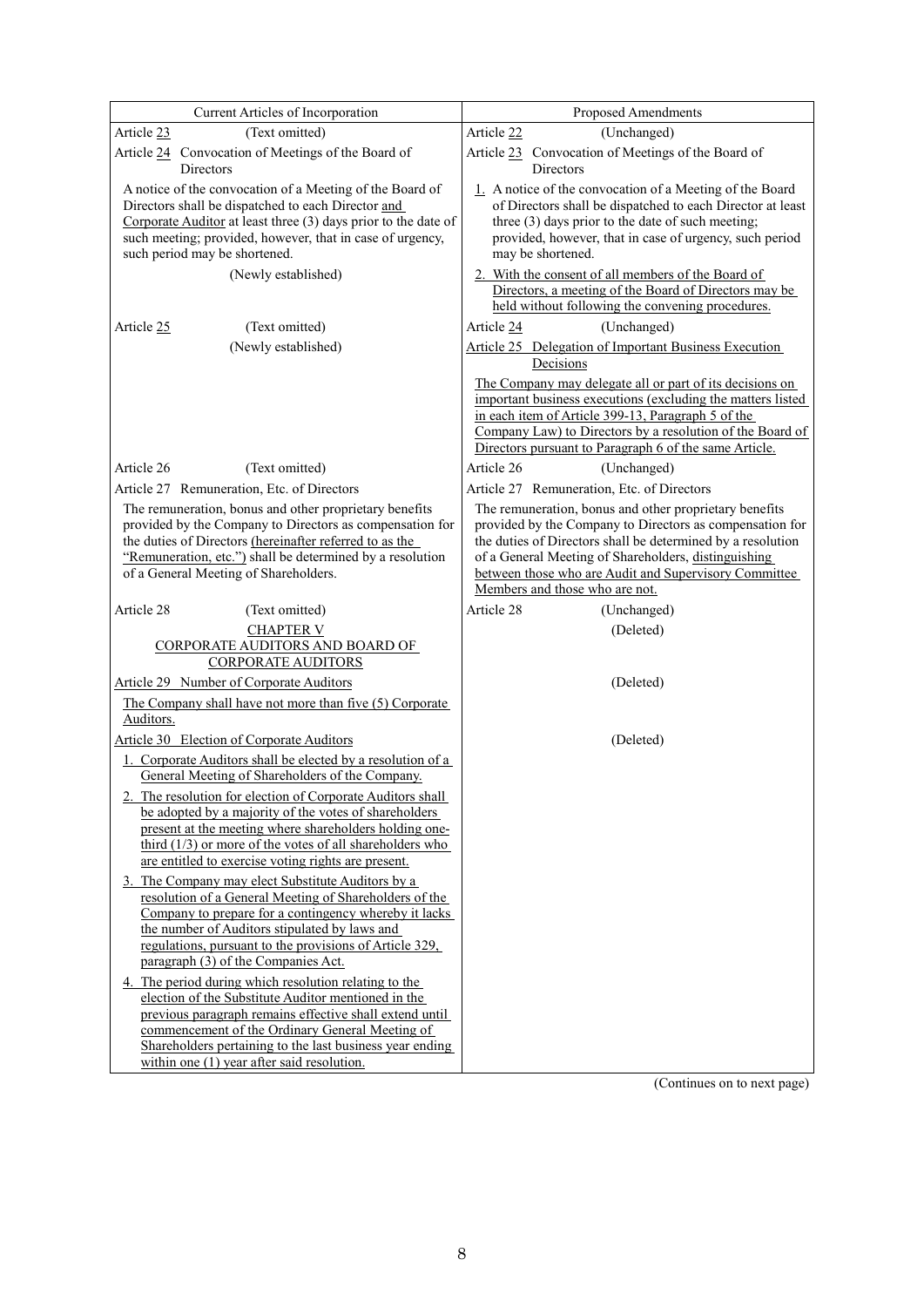| Current Articles of Incorporation                                                                                                                                                                                                                                                                                                                                                                                                                                                                             | <b>Proposed Amendments</b> |
|---------------------------------------------------------------------------------------------------------------------------------------------------------------------------------------------------------------------------------------------------------------------------------------------------------------------------------------------------------------------------------------------------------------------------------------------------------------------------------------------------------------|----------------------------|
| Article 31 Term of Office of Corporate Auditors                                                                                                                                                                                                                                                                                                                                                                                                                                                               | (Deleted)                  |
| 1. The term of office of a Corporate Auditor shall expire at<br>the close of the Ordinary General Meeting of<br>Shareholders pertaining to the last business year ending<br>within four (4) years after his/her election.<br>2. The term of office of an Auditor elected to fill a vacancy<br>as a result of a retirement of an Auditor prior to the                                                                                                                                                          |                            |
| expiration of his/her term of office shall be the<br>remaining term of office of his/her predecessor;<br>provided, however, that if the Substitute Auditor elected<br>pursuant to paragraph (3) of the preceding Article is<br>appointed to serve as an Auditor, then his/her term of<br>office may not extend beyond the close of the Ordinary<br>General Meeting of Shareholders pertaining to the last<br>business year ending within four (4) years after his/her<br>election as said Substitute Auditor. |                            |
| Article 32 Full-Time Corporate Auditor(s)                                                                                                                                                                                                                                                                                                                                                                                                                                                                     | (Deleted)                  |
| The Board of Corporate Auditors shall, by its resolution,<br>elect a Full-Time Corporate Auditor(s).                                                                                                                                                                                                                                                                                                                                                                                                          |                            |
| Article 33 Convocation of Meetings of the Board of<br>Corporate Auditors                                                                                                                                                                                                                                                                                                                                                                                                                                      | (Deleted)                  |
| A notice of the convocation of a Meeting of the Board of<br>Corporate Auditors shall be dispatched to each Corporate<br>Auditor at least three (3) days prior to the date of such<br>meeting; provided, however, that in case of urgency, such<br>period may be shortened.                                                                                                                                                                                                                                    |                            |
| Article 34 Regulations of the Board of Corporate Auditors                                                                                                                                                                                                                                                                                                                                                                                                                                                     | (Deleted)                  |
| The matters with respect to the Board of Corporate<br>Auditors shall be governed by the Regulations of the Board<br>of Corporate Auditors established by the Board of<br>Corporate Auditors, in addition to laws and ordinances or<br>these Articles of Incorporation.                                                                                                                                                                                                                                        |                            |
| Article 35 Remuneration, Etc. of Corporate Auditors                                                                                                                                                                                                                                                                                                                                                                                                                                                           | (Deleted)                  |
| The Remuneration, etc. to Corporate Auditors shall be<br>determined by a resolution of a General Meeting of<br>Shareholders.                                                                                                                                                                                                                                                                                                                                                                                  |                            |
| Article 36 Exemption of Liabilities of Corporate Auditors                                                                                                                                                                                                                                                                                                                                                                                                                                                     | (Deleted)                  |
| 1. Pursuant to the provisions of Article 426, Paragraph 1 of<br>the Company Law, the Company may, by a resolution of<br>the Board of Directors, exempt Corporate Auditors<br>(including former Corporate Auditors) from their<br>liabilities arising from their failure to perform their<br>duties to the extent permitted by laws and ordinances.                                                                                                                                                            |                            |
| 2. Pursuant to the provisions of Article 427, Paragraph 1 of<br>the Company Law, the Company may enter into a<br>liability limitation agreement with Auditors which limits<br>the maximum amount of their liabilities arising from<br>their failure to perform their duties; provided that the<br>maximum amount of liabilities under such agreement                                                                                                                                                          |                            |
| shall be the amount provided for by laws and                                                                                                                                                                                                                                                                                                                                                                                                                                                                  |                            |
| ordinances.                                                                                                                                                                                                                                                                                                                                                                                                                                                                                                   |                            |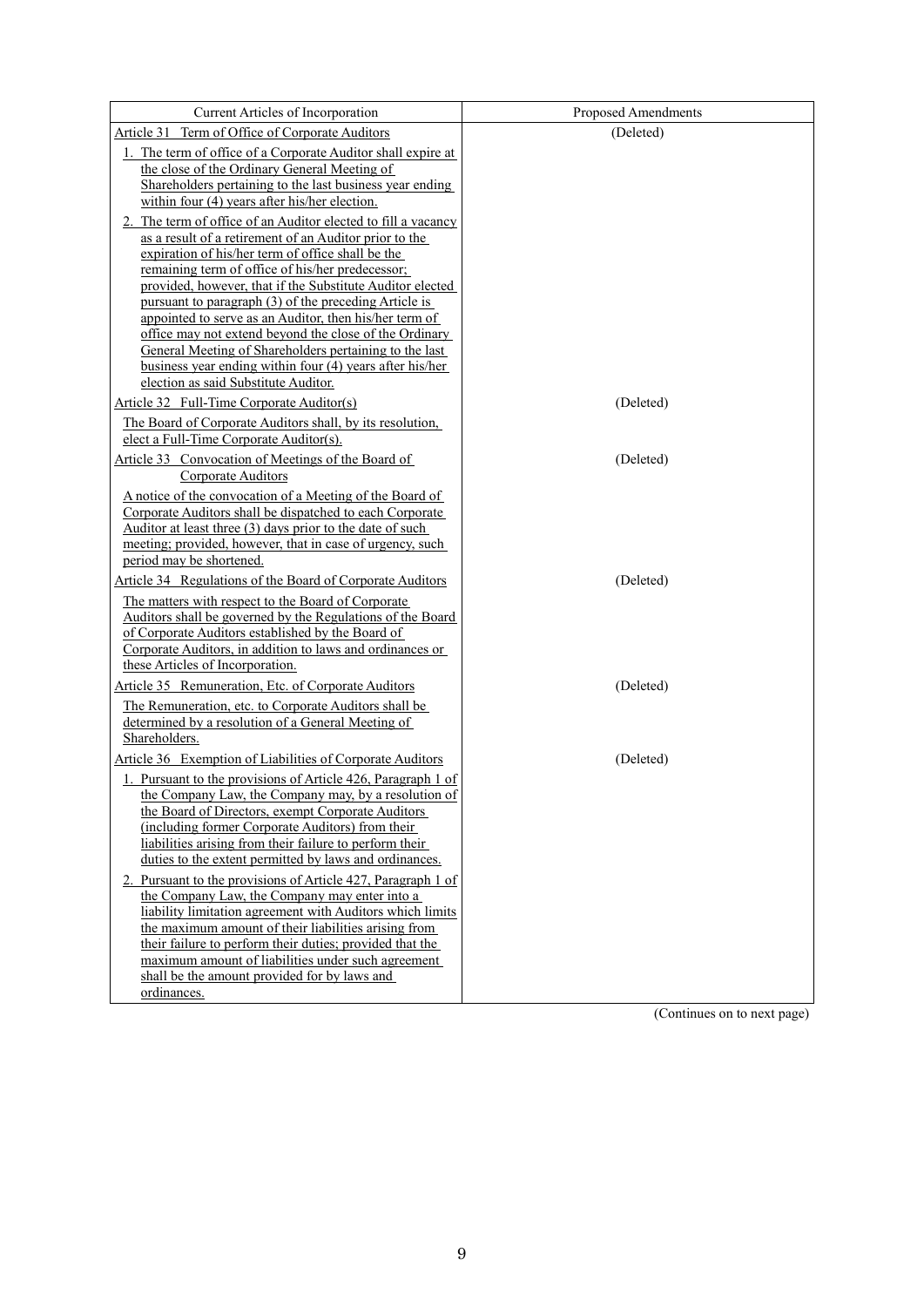| Current Articles of Incorporation            | Proposed Amendments                                                                                                                                                                                                                                                                                                              |
|----------------------------------------------|----------------------------------------------------------------------------------------------------------------------------------------------------------------------------------------------------------------------------------------------------------------------------------------------------------------------------------|
| (Newly established)                          | <b>CHAPTER V</b><br>Audit and Supervisory Committee                                                                                                                                                                                                                                                                              |
| (Newly established)                          | Article 29 Full-Time Audit and Supervisory Committee<br>Member(s)                                                                                                                                                                                                                                                                |
|                                              | The Audit and Supervisory Committee may, by its<br>resolution, select a Full-Time Audit and Supervisory<br>Committee Member.                                                                                                                                                                                                     |
| (Newly established)                          | Article 30 Convocation of Meetings of the Audit and<br><b>Supervisory Committee</b>                                                                                                                                                                                                                                              |
|                                              | 1. A notice of the convocation of a Meeting of the Audit<br>and Supervisory Committee shall be dispatched to each<br>Audit and Supervisory Committee Member at least<br>three (3) days prior to the date of such meeting;<br>provided, however, that in case of urgency, such period<br>may be shortened.                        |
|                                              | 2. With the consent of all Audit and Supervisory<br>Committee Members, a meeting of the Audit and<br>Supervisory Committee may be held without following<br>the convening procedures.                                                                                                                                            |
| (Newly established)                          | Article 31 Regulations of the Audit and Supervisory<br>Committee                                                                                                                                                                                                                                                                 |
|                                              | The matters with respect to the Audit and Supervisory<br>Committee shall be governed by the Regulations of the<br>Audit and Supervisory Committee established by the Audit<br>and Supervisory Committee, in addition to cases stipulated<br>separately by applicable laws and regulations or these<br>Articles of Incorporation. |
| Articles $37 - 39$ (Text omitted)            | Articles $32 - 34$<br>(Unchanged)                                                                                                                                                                                                                                                                                                |
| (Newly established)                          | Article 35 Organizational Body to Determine Dividends of<br>Surplus, Etc.                                                                                                                                                                                                                                                        |
|                                              | Unless otherwise provided for by laws and regulations, the<br>Company shall, by resolution of the Board of Directors,<br>determine dividends of surplus and other matters set forth<br>in the items of Article 459, Paragraph 1 of the Company<br>Law.                                                                           |
| (Text omitted)<br>Articles $\frac{40-41}{5}$ | Articles $36 - 37$<br>(Unchanged)                                                                                                                                                                                                                                                                                                |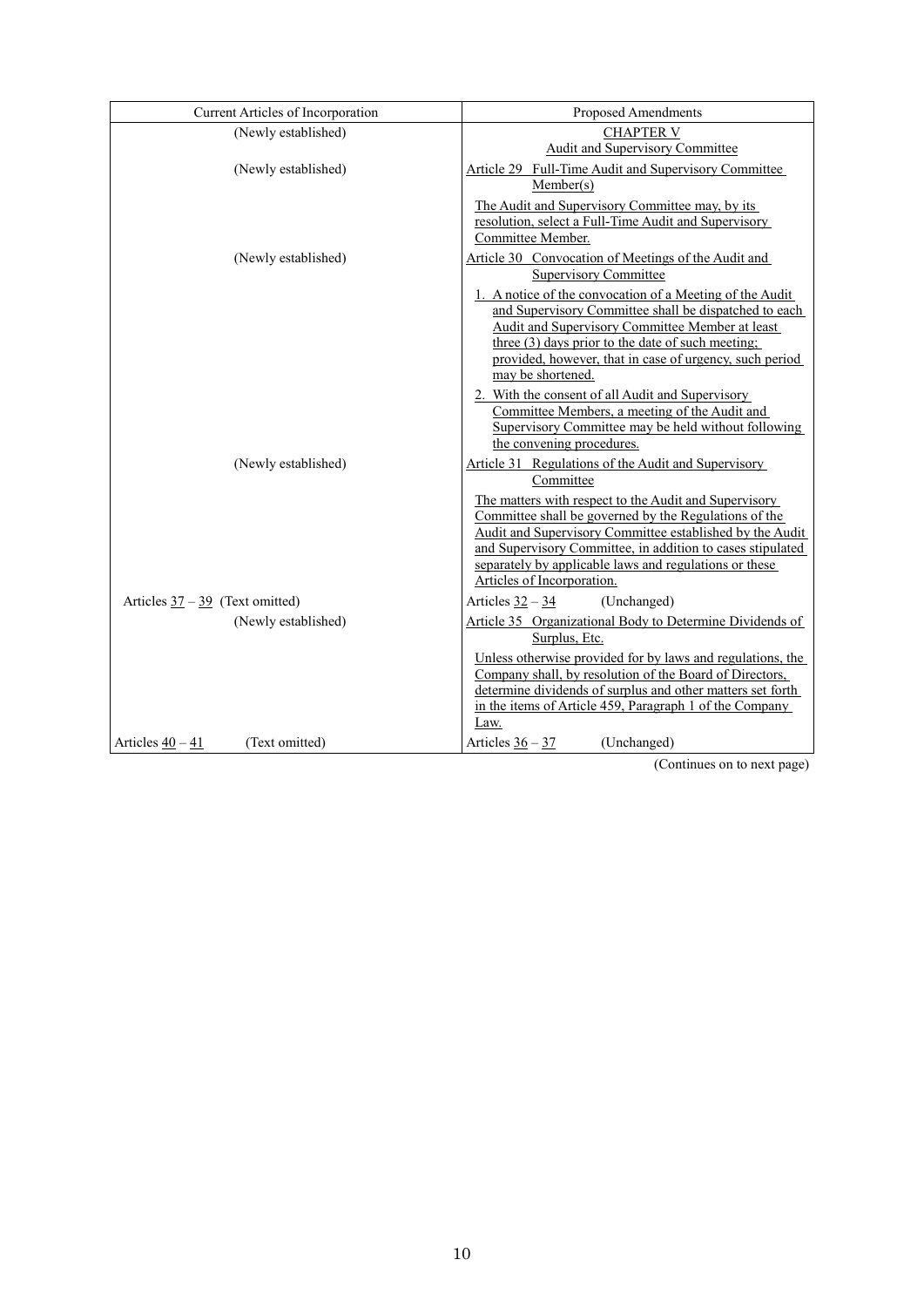| Current Articles of Incorporation | Proposed Amendments                                                                                             |
|-----------------------------------|-----------------------------------------------------------------------------------------------------------------|
| (Newly established)               | <b>Supplementary Provisions</b>                                                                                 |
| (Newly established)               | Transitional Measures Concerning Exemption of<br>Article 1                                                      |
|                                   | Corporate Auditors from Liability                                                                               |
|                                   | Pursuant to the provisions of Article 423, Paragraph 1 of                                                       |
|                                   | the Company Law, the Company may, by a resolution of<br>the Board of Directors, exempt Corporate Auditors       |
|                                   | (including former Corporate Auditors) from their liabilities                                                    |
|                                   | for damages arising from failure of performance of duties                                                       |
|                                   | prior to the amendments to the Articles of Incorporation                                                        |
|                                   | resolved at the 85th Ordinary General Meeting of<br>Shareholders taking effect, to the extent permitted by laws |
|                                   | and regulations.                                                                                                |
| (Newly established)               | Article 2<br><b>Transitional Measures Concerning Electronic</b>                                                 |
|                                   | Provisioning Measures, etc.                                                                                     |
|                                   | 1. The deletion of Article 16 (Disclosure through the                                                           |
|                                   | Internet and Deemed Delivery of Reference Documents,                                                            |
|                                   | etc. for General Meeting of Shareholders) in the pre-<br>amended Articles of Incorporation and the new          |
|                                   | establishment of Article 15 (Measures, etc. for                                                                 |
|                                   | Providing Information in Electronic Format) in the                                                              |
|                                   | amended Articles of Incorporation shall be effective                                                            |
|                                   | from September 1, 2022, which is the date of<br>enforcement of the revised provisions provided for in           |
|                                   | the proviso to Article 1 of the Supplementary Provisions                                                        |
|                                   | of the Act Partially Amending the Company Law (Act                                                              |
|                                   | No. 70 of 2019) (hereinafter referred to as the "Date of                                                        |
|                                   | Enforcement").                                                                                                  |
|                                   | 2. Notwithstanding the provision(s) of the preceding<br>paragraph, Article 16 of the pre-amended Articles of    |
|                                   | Incorporation (Disclosure through the Internet and                                                              |
|                                   | Deemed Delivery of Reference Documents, etc. for                                                                |
|                                   | General Meeting of Shareholders) shall remain effective                                                         |
|                                   | regarding any General Meeting of Shareholders held on<br>a date within six months from the Date of Enforcement. |
|                                   | 3. These Supplementary Provisions shall be deleted on the                                                       |
|                                   | date when six months have elapsed from the Date of                                                              |
|                                   | Enforcement or three months have elapsed from the date                                                          |
|                                   | of the general meeting of shareholders in the preceding                                                         |
|                                   | paragraph, whichever is later.                                                                                  |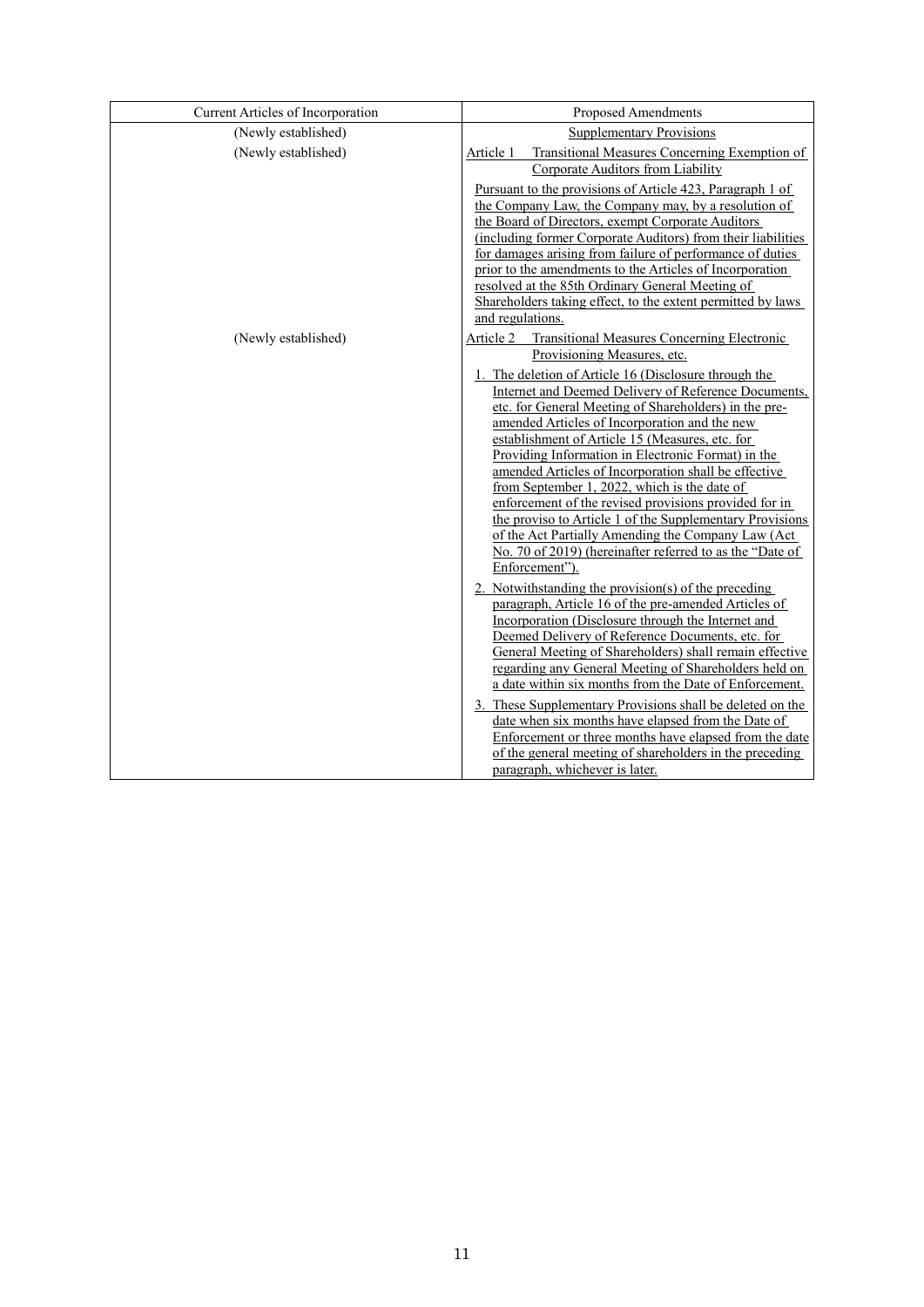# **Proposal No. 3: Election of Seven (7) Directors (Excluding Directors Who Are Audit and Supervisory Committee Members)**

If Proposal No. 2 "Amendments to the Articles of Incorporation" is approved and passed as proposed, the Company will transition to a company with audit and supervisory committee, and pursuant to Article 332, paragraph (7), item (i) of the Companies Act, the terms of office of all ten (10) Directors will expire upon the effective date of the amendments to the Articles of Incorporation. Therefore, the Company proposes the election of seven (7) Directors (excluding Directors who are Audit and Supervisory Committee Members; applicable to the rest of this proposal).

This proposal shall come into effect on the condition that the amendments to the Articles of Incorporation in Proposal No. 2 come into effect.

| No.            | Name                   | Current position at the Company            | Attendance at Board of<br>Directors' meetings<br>(Attendance rate) |
|----------------|------------------------|--------------------------------------------|--------------------------------------------------------------------|
|                | Shuji Enomoto          |                                            | 9/9                                                                |
| 1              | [Reelected]            | Representative Director, President and CEO | $(100\%)$                                                          |
| $\overline{2}$ | Kiyotaka Okumoto       | Director, Senior Managing Executive        | 9/9                                                                |
|                | [Reelected]            | Officer                                    | $(100\%)$                                                          |
|                | Fukuzou Okuno          |                                            | 9/9                                                                |
| 3              | [Reelected]            | Director, Managing Executive Officer       | $(100\%)$                                                          |
| Tadashi Owada  |                        |                                            | 9/9                                                                |
| 4              | [Reelected]            | Director, Executive Officer                | $(100\%)$                                                          |
| 5              | Shinji Sakai           | Director, Executive Officer                | 9/9                                                                |
|                | [Reelected]            |                                            | $(100\%)$                                                          |
|                | Tatsumi Kimishima      |                                            | 9/9                                                                |
| 6              | [Reelected]            | <b>Outside Director</b>                    |                                                                    |
|                | [Outside][Independent] |                                            | $(100\%)$                                                          |
|                | Shigeo Matsutomi       |                                            |                                                                    |
| 7              | [To be newly elected]  |                                            |                                                                    |
|                | [Outside][Independent] |                                            |                                                                    |

The candidates for Directors are as follows:

(*Reelected* – Candidate for reelected Director; *To be newly elected* – Candidate for newly elected Director; *Outside* – Candidate for outside Director; *Independent* – Candidate for independent officer)

Note: "Current position at the Company" of candidates for Directors are current as of the time of the sending of this notice.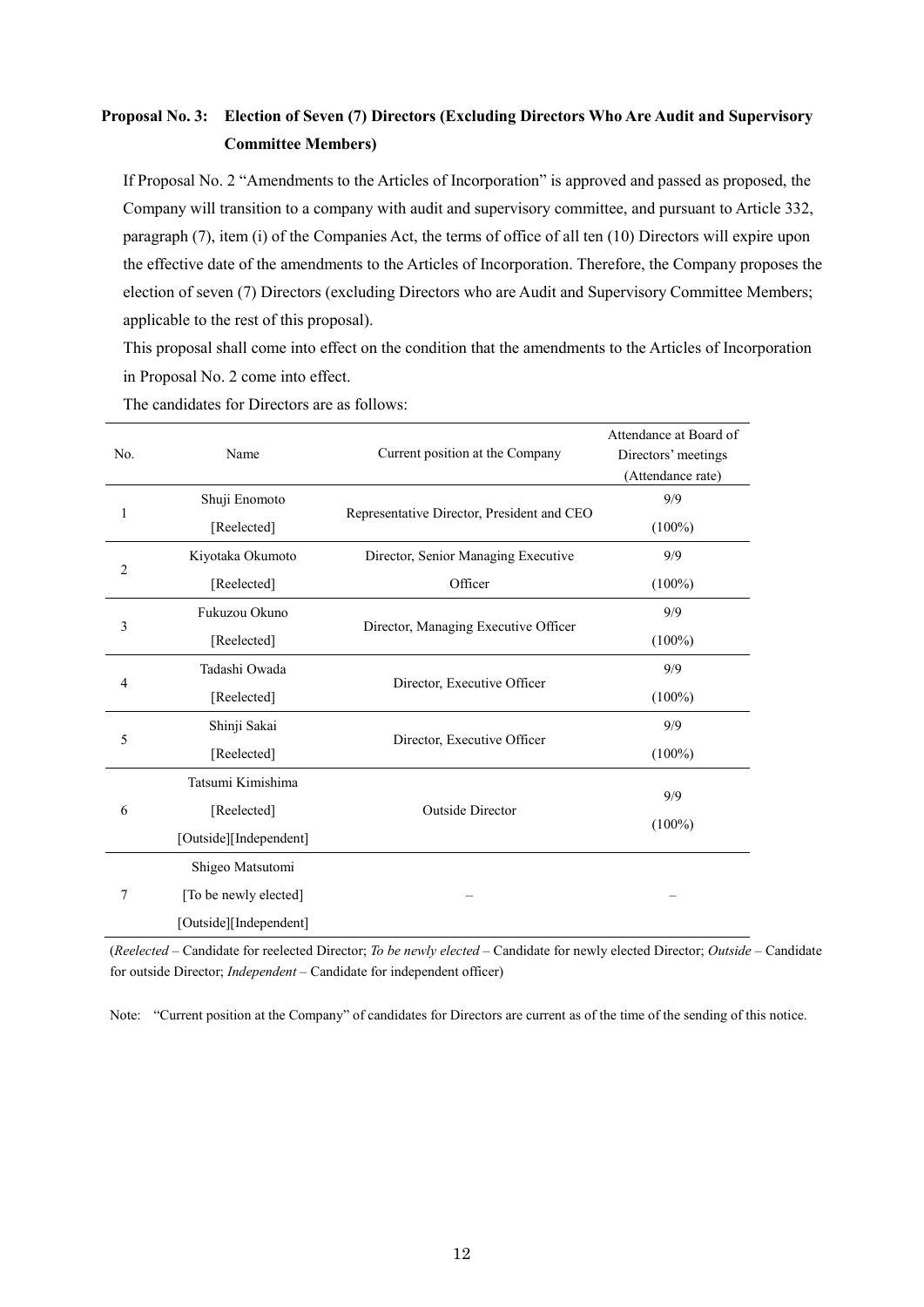| No.            | Name<br>(Date of Birth)                  |          |      | Career summary, position and responsibilities at the Company,<br>and significant concurrent positions outside the Company                                                                                                                                                                                                                                                                                                                                                                                                                                                                                     |
|----------------|------------------------------------------|----------|------|---------------------------------------------------------------------------------------------------------------------------------------------------------------------------------------------------------------------------------------------------------------------------------------------------------------------------------------------------------------------------------------------------------------------------------------------------------------------------------------------------------------------------------------------------------------------------------------------------------------|
|                |                                          | March    | 1973 | Joined the Company                                                                                                                                                                                                                                                                                                                                                                                                                                                                                                                                                                                            |
|                |                                          | May      | 2002 | <b>Executive Officer</b>                                                                                                                                                                                                                                                                                                                                                                                                                                                                                                                                                                                      |
|                | Shuji Enomoto                            | May      | 2005 | Managing Executive Officer                                                                                                                                                                                                                                                                                                                                                                                                                                                                                                                                                                                    |
|                | (June 1, 1951)                           | May      | 2007 | Managing Director                                                                                                                                                                                                                                                                                                                                                                                                                                                                                                                                                                                             |
|                | [Reelected]                              | February | 2008 | General Manager, Sales Strategy Department                                                                                                                                                                                                                                                                                                                                                                                                                                                                                                                                                                    |
|                |                                          | May      | 2010 | Senior Managing Director                                                                                                                                                                                                                                                                                                                                                                                                                                                                                                                                                                                      |
|                | Number of the                            | February | 2012 | In charge of Business Supervision                                                                                                                                                                                                                                                                                                                                                                                                                                                                                                                                                                             |
|                | Company's shares                         |          |      | In charge of Group Companies                                                                                                                                                                                                                                                                                                                                                                                                                                                                                                                                                                                  |
| 1              | owned                                    | May      | 2013 | <b>Executive Vice President</b>                                                                                                                                                                                                                                                                                                                                                                                                                                                                                                                                                                               |
|                | 117,400 shares                           | May      | 2015 | President and CEO                                                                                                                                                                                                                                                                                                                                                                                                                                                                                                                                                                                             |
|                |                                          | March    | 2021 | Representative Director, President and CEO (present)                                                                                                                                                                                                                                                                                                                                                                                                                                                                                                                                                          |
|                | <reasons for="" nomination=""></reasons> |          |      |                                                                                                                                                                                                                                                                                                                                                                                                                                                                                                                                                                                                               |
|                | Directors.                               |          |      | Shuji Enomoto has had extensive operational experience, having worked in sales operations since joining the Company,<br>including serving in positions such as President of the Commercial Facility Company and director of subsidiaries. He<br>therefore has a thorough knowledge of operations in general. The Company once again proposes him as a candidate for<br>Director as he can be expected to continue using the knowledge and experience he has based on his assignments as<br>Director and CEO and strengthen the effectiveness of decision-making and supervisory functions of the Board of     |
|                |                                          | February | 1989 | Joined the Company                                                                                                                                                                                                                                                                                                                                                                                                                                                                                                                                                                                            |
|                |                                          | May      | 2010 | <b>Executive Officer</b>                                                                                                                                                                                                                                                                                                                                                                                                                                                                                                                                                                                      |
|                | Kiyotaka Okumoto                         | March    | 2013 | Managing Executive Officer                                                                                                                                                                                                                                                                                                                                                                                                                                                                                                                                                                                    |
|                |                                          | May      | 2016 | Director                                                                                                                                                                                                                                                                                                                                                                                                                                                                                                                                                                                                      |
|                | (September 10, 1965)                     | March    | 2017 | Manager, Business Supervision Center                                                                                                                                                                                                                                                                                                                                                                                                                                                                                                                                                                          |
|                | [Reelected]                              | March    | 2018 | Chief of Headquarters, Business Headquarters                                                                                                                                                                                                                                                                                                                                                                                                                                                                                                                                                                  |
|                |                                          |          |      | Chairman, NOMURA (BEIJING) Co., Ltd.                                                                                                                                                                                                                                                                                                                                                                                                                                                                                                                                                                          |
|                | Number of the                            | May      | 2018 | Managing Director, the Company                                                                                                                                                                                                                                                                                                                                                                                                                                                                                                                                                                                |
| $\overline{2}$ | Company's shares<br>owned                | March    | 2019 | Chief of Headquarters, Business Headquarters (present)                                                                                                                                                                                                                                                                                                                                                                                                                                                                                                                                                        |
|                | 71,400 shares                            | May      | 2020 | Senior Managing Director                                                                                                                                                                                                                                                                                                                                                                                                                                                                                                                                                                                      |
|                |                                          | March    | 2021 | Director, Senior Managing Executive Officer (present)                                                                                                                                                                                                                                                                                                                                                                                                                                                                                                                                                         |
|                |                                          | March    | 2022 | Director, NOMURA ARCHS Co., Ltd. (present)                                                                                                                                                                                                                                                                                                                                                                                                                                                                                                                                                                    |
|                |                                          |          |      | Director, NOMURA MEDIAS Co., Ltd. (present)                                                                                                                                                                                                                                                                                                                                                                                                                                                                                                                                                                   |
|                | <reasons for="" nomination=""></reasons> |          |      |                                                                                                                                                                                                                                                                                                                                                                                                                                                                                                                                                                                                               |
|                |                                          |          |      | Kiyotaka Okumoto has had extensive operational experience, having worked in production management since joining<br>the Company, with involvement in production operations and general business supervision and so forth. He therefore<br>has a thorough knowledge of operations in general. The Company once again proposes him as a candidate for Director<br>as he can be expected to continue using the knowledge and experience he has based on his assignments as Director and<br>Senior Managing Director, as well as Chairman of an overseas subsidiary, and strengthen the effectiveness of decision- |

making and supervisory functions of the Board of Directors.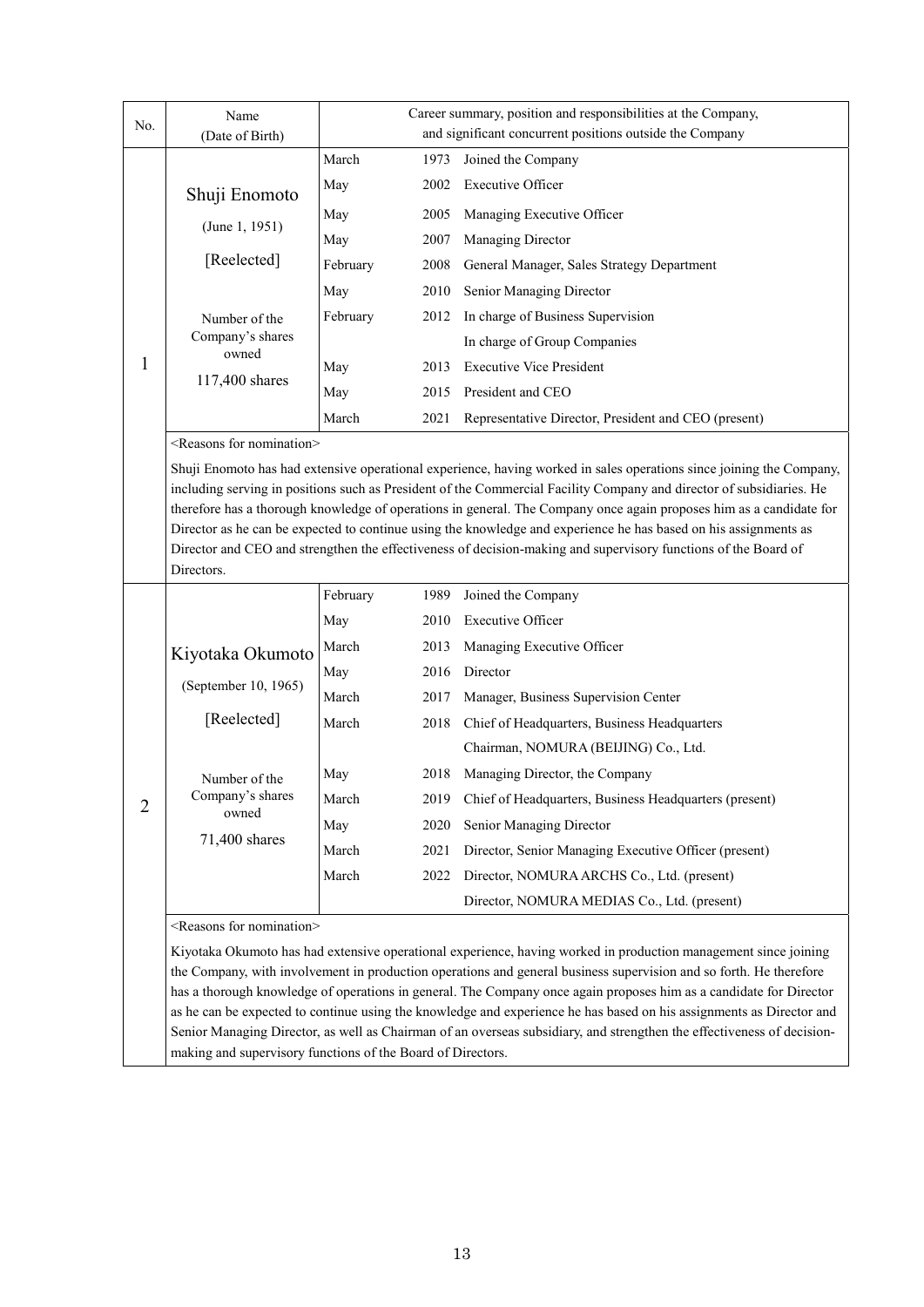| No. | Name                                     |          |      | Career summary, position and responsibilities at the Company,                                                                                                                                                                               |
|-----|------------------------------------------|----------|------|---------------------------------------------------------------------------------------------------------------------------------------------------------------------------------------------------------------------------------------------|
|     | (Date of Birth)                          |          |      | and significant concurrent positions outside the Company                                                                                                                                                                                    |
|     |                                          | March    | 1982 | Joined the Company                                                                                                                                                                                                                          |
|     |                                          | February | 2008 | General Manager, CC Department                                                                                                                                                                                                              |
|     |                                          | May      | 2008 | <b>Executive Officer</b>                                                                                                                                                                                                                    |
|     |                                          | May      | 2011 | Director                                                                                                                                                                                                                                    |
|     | Fukuzou Okuno                            | April    | 2012 | President and CEO, NOMURA PRODUCTS Co., Ltd.                                                                                                                                                                                                |
|     | (August 24, 1957)                        | March    | 2017 | Managing Executive Officer, the Company                                                                                                                                                                                                     |
|     | [Reelected]                              |          |      | General Manager, Business Unit 4                                                                                                                                                                                                            |
|     |                                          | March    | 2018 | General Manager, Group Business Department                                                                                                                                                                                                  |
|     |                                          | March    | 2019 | General Manager, Creative Department, Business Headquarters                                                                                                                                                                                 |
|     | Number of the<br>Company's shares        | May      | 2019 | Director (present)                                                                                                                                                                                                                          |
| 3   | owned                                    | March    | 2021 | Managing Executive Officer (present)                                                                                                                                                                                                        |
|     | 54,100 shares                            |          |      | Chief of Headquarters, Corporate Headquarters (present)                                                                                                                                                                                     |
|     |                                          |          |      | Director, C's · Three Co., Ltd. (present)                                                                                                                                                                                                   |
|     |                                          |          |      | Director, RIKUYOSHA Co., Ltd. (present)                                                                                                                                                                                                     |
|     |                                          | March    | 2022 | Director, NOMURA ARCHS Co., Ltd. (present)                                                                                                                                                                                                  |
|     |                                          |          |      | Director, NOMURA MEDIAS Co., Ltd. (present)                                                                                                                                                                                                 |
|     | <reasons for="" nomination=""></reasons> |          |      |                                                                                                                                                                                                                                             |
|     |                                          |          |      | Fukuzou Okuno has had extensive operational experience, having worked in sales operations since joining the                                                                                                                                 |
|     |                                          |          |      | Company, and serving as Representative Director of a subsidiary that undertakes production and construction. He                                                                                                                             |
|     |                                          |          |      |                                                                                                                                                                                                                                             |
|     |                                          |          |      | therefore has a thorough knowledge of operations in general. The Company once again proposes him as a candidate for                                                                                                                         |
|     |                                          |          |      | Director as he can be expected to strengthen the effectiveness of decision-making and supervisory functions of the                                                                                                                          |
|     |                                          |          |      | Board of Directors by using the knowledge and experience he has based on his assignments as General Manager,                                                                                                                                |
|     | Executive Officer and Director.          |          |      |                                                                                                                                                                                                                                             |
|     |                                          | April    | 1984 | Joined the Company                                                                                                                                                                                                                          |
|     |                                          | May      | 2011 | <b>Executive Officer</b>                                                                                                                                                                                                                    |
|     | Tadashi Owada                            | March    | 2014 | Managing Executive Officer                                                                                                                                                                                                                  |
|     | (April 24, 1961)                         |          |      | Deputy General Manager, Commercial Facility Department                                                                                                                                                                                      |
|     | [Reelected]                              | March    | 2015 | General Manager, CC Department 1                                                                                                                                                                                                            |
|     |                                          | May      | 2016 | Director (present)                                                                                                                                                                                                                          |
|     |                                          | March    | 2017 | General Manager, Business Unit 2 and Manager of Promotion                                                                                                                                                                                   |
|     | Number of the                            |          |      | Center                                                                                                                                                                                                                                      |
|     | Company's shares<br>owned                | March    | 2019 | General Manager, Business Unit 2, Business Headquarters                                                                                                                                                                                     |
| 4   | 48,400 shares                            | March    | 2021 | Executive Officer (present)                                                                                                                                                                                                                 |
|     |                                          |          |      | General Manager, Creative Department, Business Headquarters                                                                                                                                                                                 |
|     |                                          |          |      | (present)                                                                                                                                                                                                                                   |
|     | <reasons for="" nomination=""></reasons> |          |      |                                                                                                                                                                                                                                             |
|     |                                          |          |      | Tadashi Owada has had extensive operational experience, having worked in sales operations since joining the Company,                                                                                                                        |
|     |                                          |          |      | with involvement in sales promotions and sales development operations, and other operations in different departments.                                                                                                                       |
|     |                                          |          |      | He therefore has a thorough knowledge of operations in general. The Company once again proposes him as a candidate                                                                                                                          |
|     |                                          |          |      | for Director as he can be expected to continue using the knowledge and experience he has based on his assignments as<br>General Manager, Executive Officer and Director and strengthen the effectiveness of decision-making and supervisory |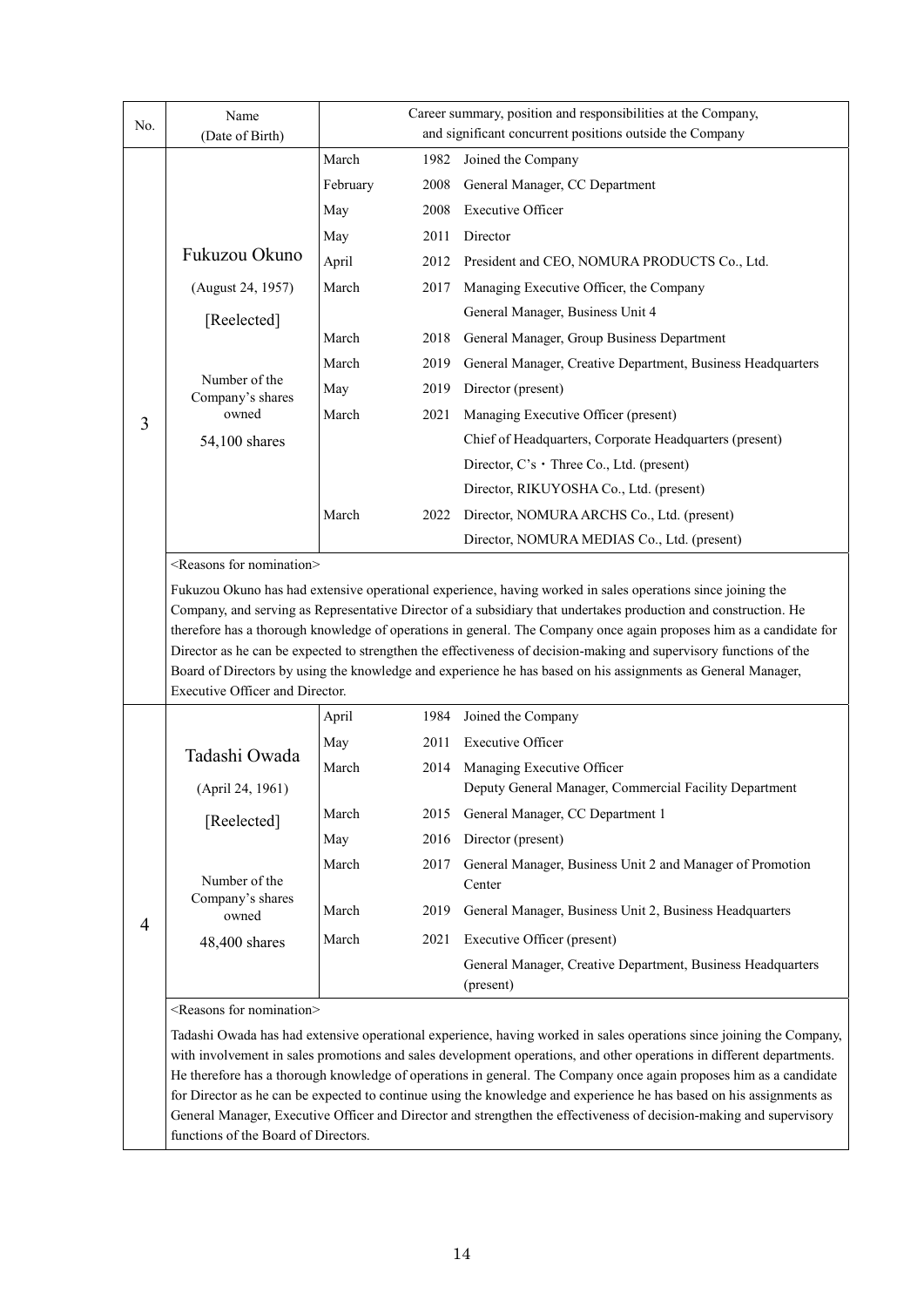| No. | Name                                     |                                                                                                                                                                              |      | Career summary, position and responsibilities at the Company,                                                                                                                                                                       |  |  |  |  |  |
|-----|------------------------------------------|------------------------------------------------------------------------------------------------------------------------------------------------------------------------------|------|-------------------------------------------------------------------------------------------------------------------------------------------------------------------------------------------------------------------------------------|--|--|--|--|--|
|     | (Date of Birth)                          |                                                                                                                                                                              |      | and significant concurrent positions outside the Company                                                                                                                                                                            |  |  |  |  |  |
|     |                                          | September                                                                                                                                                                    | 1987 | Joined the Company                                                                                                                                                                                                                  |  |  |  |  |  |
|     |                                          | February                                                                                                                                                                     | 2008 | Senior Director, Sales Supervision 2, CC Department                                                                                                                                                                                 |  |  |  |  |  |
|     | Shinji Sakai                             | February                                                                                                                                                                     | 2010 | Director, NOMURA COMS Co., Ltd.                                                                                                                                                                                                     |  |  |  |  |  |
|     | (October 15, 1963)                       | February                                                                                                                                                                     | 2011 | Division Director, Account 1, CC Department, the Company                                                                                                                                                                            |  |  |  |  |  |
|     | [Reelected]                              | May                                                                                                                                                                          | 2011 | <b>Executive Officer</b>                                                                                                                                                                                                            |  |  |  |  |  |
|     |                                          | March                                                                                                                                                                        | 2018 | Managing Executive Officer                                                                                                                                                                                                          |  |  |  |  |  |
|     |                                          |                                                                                                                                                                              |      | General Manager, Business Unit 1                                                                                                                                                                                                    |  |  |  |  |  |
|     | Number of the<br>Company's shares        | March                                                                                                                                                                        | 2019 | General Manager, Business Unit 1, Business Headquarters                                                                                                                                                                             |  |  |  |  |  |
| 5   | owned                                    | May                                                                                                                                                                          | 2019 | Director (present)                                                                                                                                                                                                                  |  |  |  |  |  |
|     | 39,000 shares                            | March                                                                                                                                                                        | 2021 | Executive Officer (present)                                                                                                                                                                                                         |  |  |  |  |  |
|     |                                          |                                                                                                                                                                              |      | General Manager, Business Unit 2, Business Headquarters                                                                                                                                                                             |  |  |  |  |  |
|     |                                          | March                                                                                                                                                                        | 2022 | Deputy Chief of Headquarters, Business Headquarters (present)                                                                                                                                                                       |  |  |  |  |  |
|     | <reasons for="" nomination=""></reasons> |                                                                                                                                                                              |      |                                                                                                                                                                                                                                     |  |  |  |  |  |
|     |                                          |                                                                                                                                                                              |      | Shinji Sakai has had extensive operational experience, having worked in sales promotion and sales development                                                                                                                       |  |  |  |  |  |
|     |                                          |                                                                                                                                                                              |      | operations since joining the Company, and serving as Director of a subsidiary that undertakes production of signs and                                                                                                               |  |  |  |  |  |
|     |                                          |                                                                                                                                                                              |      | sales promotional goods. He therefore has a thorough knowledge of operations in general. The Company once again                                                                                                                     |  |  |  |  |  |
|     |                                          |                                                                                                                                                                              |      | proposes him as a candidate for Director as he can be expected to strengthen the effectiveness of decision-making and                                                                                                               |  |  |  |  |  |
|     |                                          | supervisory functions of the Board of Directors by using the knowledge and experience he has based on his assignments<br>as General Manager, Executive Officer and Director. |      |                                                                                                                                                                                                                                     |  |  |  |  |  |
|     |                                          | April                                                                                                                                                                        | 1973 | Joined The Sanwa Bank, Limited                                                                                                                                                                                                      |  |  |  |  |  |
|     |                                          | October                                                                                                                                                                      | 1991 | General Manager, Nishinomiya Branch, The Sanwa Bank, Limited                                                                                                                                                                        |  |  |  |  |  |
|     | Tatsumi                                  | April                                                                                                                                                                        | 1994 | General Manager, Musashi-Kosugi Branch, The Sanwa Bank,                                                                                                                                                                             |  |  |  |  |  |
|     | Kimishima                                |                                                                                                                                                                              |      | Limited                                                                                                                                                                                                                             |  |  |  |  |  |
|     | (April 21, 1950)                         | October                                                                                                                                                                      | 1995 | Deputy General Manager, New York Branch, The Sanwa Bank,                                                                                                                                                                            |  |  |  |  |  |
|     | [Reelected]                              |                                                                                                                                                                              |      | Limited                                                                                                                                                                                                                             |  |  |  |  |  |
|     | [Outside Director]                       | October                                                                                                                                                                      | 1998 | General Manager, Shinbashi Branch, The Sanwa Bank, Limited                                                                                                                                                                          |  |  |  |  |  |
|     |                                          | January                                                                                                                                                                      | 2002 | Director, Nintendo of America Inc. (present)                                                                                                                                                                                        |  |  |  |  |  |
|     | [Independent Officer]                    | June                                                                                                                                                                         | 2002 | Director, Nintendo Co., Ltd.                                                                                                                                                                                                        |  |  |  |  |  |
|     |                                          | May                                                                                                                                                                          | 2006 | Nintendo of America Inc.                                                                                                                                                                                                            |  |  |  |  |  |
| 6   | Number of the                            |                                                                                                                                                                              |      | Director and Chairman (CEO), Nintendo of America Inc.                                                                                                                                                                               |  |  |  |  |  |
|     | Company's shares<br>owned                | June                                                                                                                                                                         | 2013 | Managing Director, Nintendo Co., Ltd.                                                                                                                                                                                               |  |  |  |  |  |
|     |                                          | September                                                                                                                                                                    | 2015 | Representative Director and President, Nintendo Co., Ltd.                                                                                                                                                                           |  |  |  |  |  |
|     | shares                                   | June                                                                                                                                                                         | 2018 | Executive Adviser, Nintendo Co., Ltd. (present)                                                                                                                                                                                     |  |  |  |  |  |
|     |                                          | May                                                                                                                                                                          | 2020 | Outside Director, the Company (present)                                                                                                                                                                                             |  |  |  |  |  |
|     | <reasons for="" nomination=""></reasons> |                                                                                                                                                                              |      |                                                                                                                                                                                                                                     |  |  |  |  |  |
|     |                                          |                                                                                                                                                                              |      | Tatsumi Kimishima has served as general manager of a bank, and has the experience of being directly involved in the                                                                                                                 |  |  |  |  |  |
|     |                                          |                                                                                                                                                                              |      | management of other companies. The Company again proposes him as a candidate for outside Director as he can be                                                                                                                      |  |  |  |  |  |
|     |                                          |                                                                                                                                                                              |      | expected to contribute to strengthening the effectiveness of decision-making and supervisory functions of the Board of                                                                                                              |  |  |  |  |  |
|     |                                          |                                                                                                                                                                              |      | Directors from an objective position independent from the Company's executive management, based on his experience<br>and knowledge. At the conclusion of the Meeting, he will have served as an outside Director for two (2) years. |  |  |  |  |  |
|     |                                          |                                                                                                                                                                              |      |                                                                                                                                                                                                                                     |  |  |  |  |  |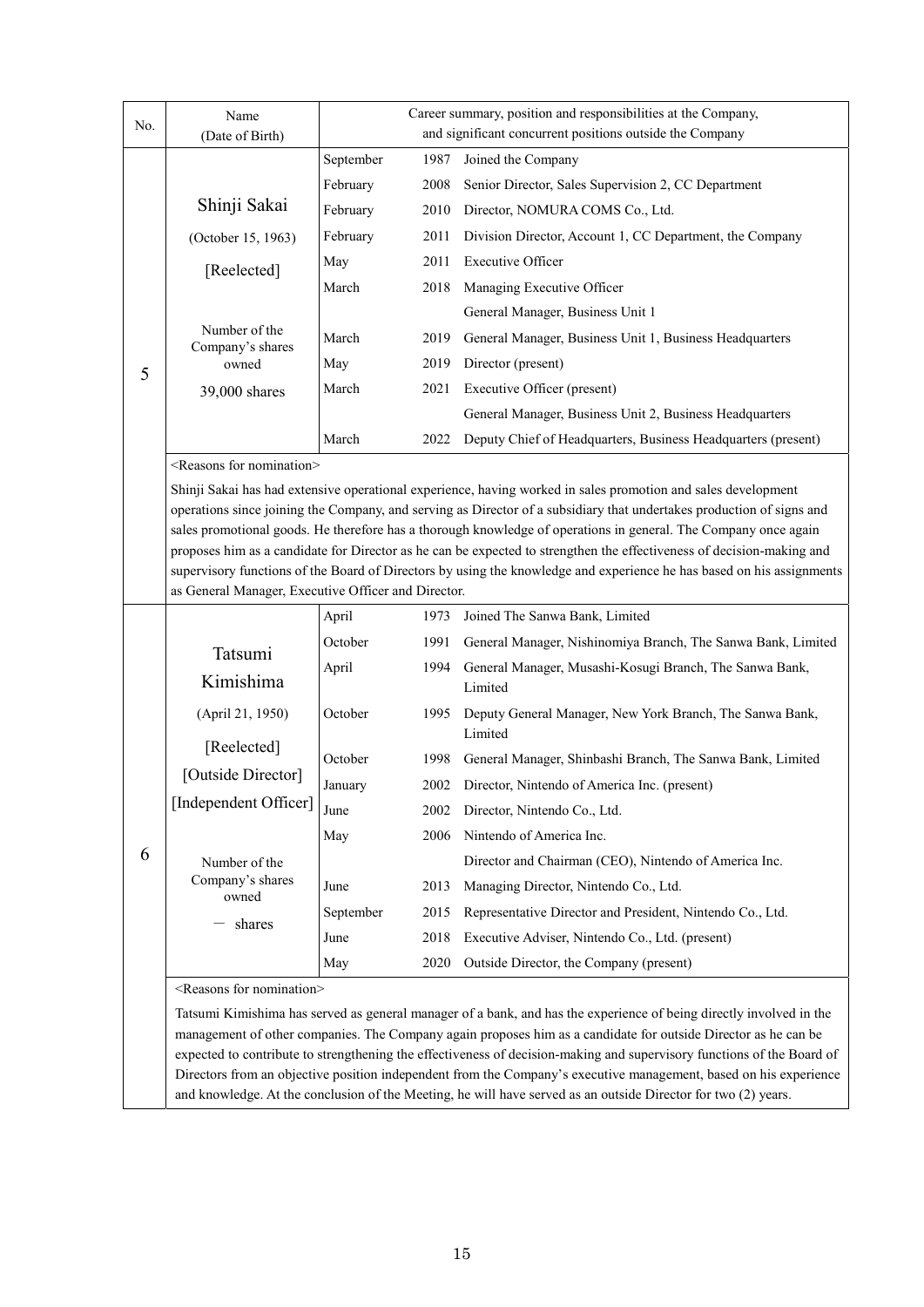| No. | Name                                        |           |      | Career summary, position and responsibilities at the Company,     |
|-----|---------------------------------------------|-----------|------|-------------------------------------------------------------------|
|     | (Date of Birth)                             |           |      | and significant concurrent positions outside the Company          |
|     |                                             | April     | 1978 | Joined Ministry of Foreign Affairs of Japan                       |
|     |                                             | April     | 1991 | First Secretary, Embassy of Japan in the United States of America |
|     |                                             | January   | 1995 | Director, First Southeast Asia Division, Asian Affairs Bureau     |
|     | Shigeo Matsutomi                            | July      | 1997 | Director, Developing Region Division, Economic Affairs Bureau     |
|     | (October 19, 1955)                          | January   | 1999 | Counsellor, Embassy of Japan in New Zealand                       |
|     | [To be newly elected]<br>[Outside Director] | March     | 2001 | Counsellor, Embassy of Japan in Turkey                            |
|     |                                             | September | 2002 | Minister, Permanent Delegation of Japan to the OECD               |
|     |                                             | July      | 2004 | Counsellor, Intelligence and Analysis Service                     |
|     | [Independent Officer]                       | July      | 2008 | Deputy Vice Minister for Policy Planning and Co-ordination of the |
|     |                                             |           |      | Minister's Secretariat                                            |
|     | Number of the                               | August    | 2010 | Director-General, Middle Eastern and African Affairs Bureau       |
| 7   | Company's shares                            | September | 2012 | Director-General, Intelligence and Analysis Service               |
|     | owned                                       | July      | 2014 | Ambassador Extraordinary and Plenipotentiary to Israel            |
|     | shares                                      | January   | 2016 | Ambassador Extraordinary and Plenipotentiary to Poland            |
|     |                                             | April     | 2018 | Retired from the Ministry of Foreign Affairs of Japan             |
|     |                                             | June      | 2018 | Managing Director, Japan International Trainee & Skilled Worker   |
|     |                                             |           |      | Cooperation Organization (JITCO) (present)                        |
|     | $\langle$ Reasons for nomination $\rangle$  |           |      |                                                                   |

<Reasons for nomination>

Shigeo Matsutomi has insight into politics and economics from a global perspective reflecting a career history that includes serving as Director-General, Middle Eastern and African Affairs Bureau and Director-General, Intelligence and Analysis Service at the Ministry of Foreign Affairs of Japan as well as being stationed as Japan's ambassador to Israel and to Poland. Although he has not been involved directly in company management, the Company proposes him as a candidate for outside Director as he can be expected to contribute to strengthening the effectiveness of decision-making and supervisory functions of the Board of Directors from an objective position independent from the Company's executive management, based on his experience and knowledge.

Notes: 1. No special interest exists between the Company and any of the candidates for Director.

- 2. Both Tatsumi Kimishima and Shigeo Matsutomi are candidates for outside Director. The Company has submitted notification to the Tokyo Stock Exchange that Tatsumi Kimishima has been designated as an independent officer as provided for by the aforementioned exchange and, if he is reelected and assumes office as an outside Director, the Company plans to again submit notification to the aforementioned exchange regarding his designation as an independent officer. Also, If Shigeo Matsutomi assumes office as an outside Director, the Company plans to submit notification to the Tokyo Stock Exchange that he has been designated as an independent officer.
- 3. Overview of liability limitation agreement

The Company has entered into an agreement with Tatsumi Kimishima to limit his liabilities stipulated in Article 423, paragraph (1) of the Companies Act to the total amount defined by each item in Article 425, paragraph (1) of the same Act. If the candidate is reelected, the Company plans to continue the agreement. If Shigeo Matsutomi is elected, the Company plans to enter into a similar agreement with him.

4. Regarding directors and officers liability insurance agreement

The Company has entered into a directors and officers liability insurance agreement (D&O insurance) with an insurance company. If each candidate assumes office as Director, the Company plans to include each of them as an insured in the agreement. In addition, when the agreement is renewed, the Company plans to renew the agreement with the same terms. For "Overview of directors and officers liability insurance agreement," please refer to the following.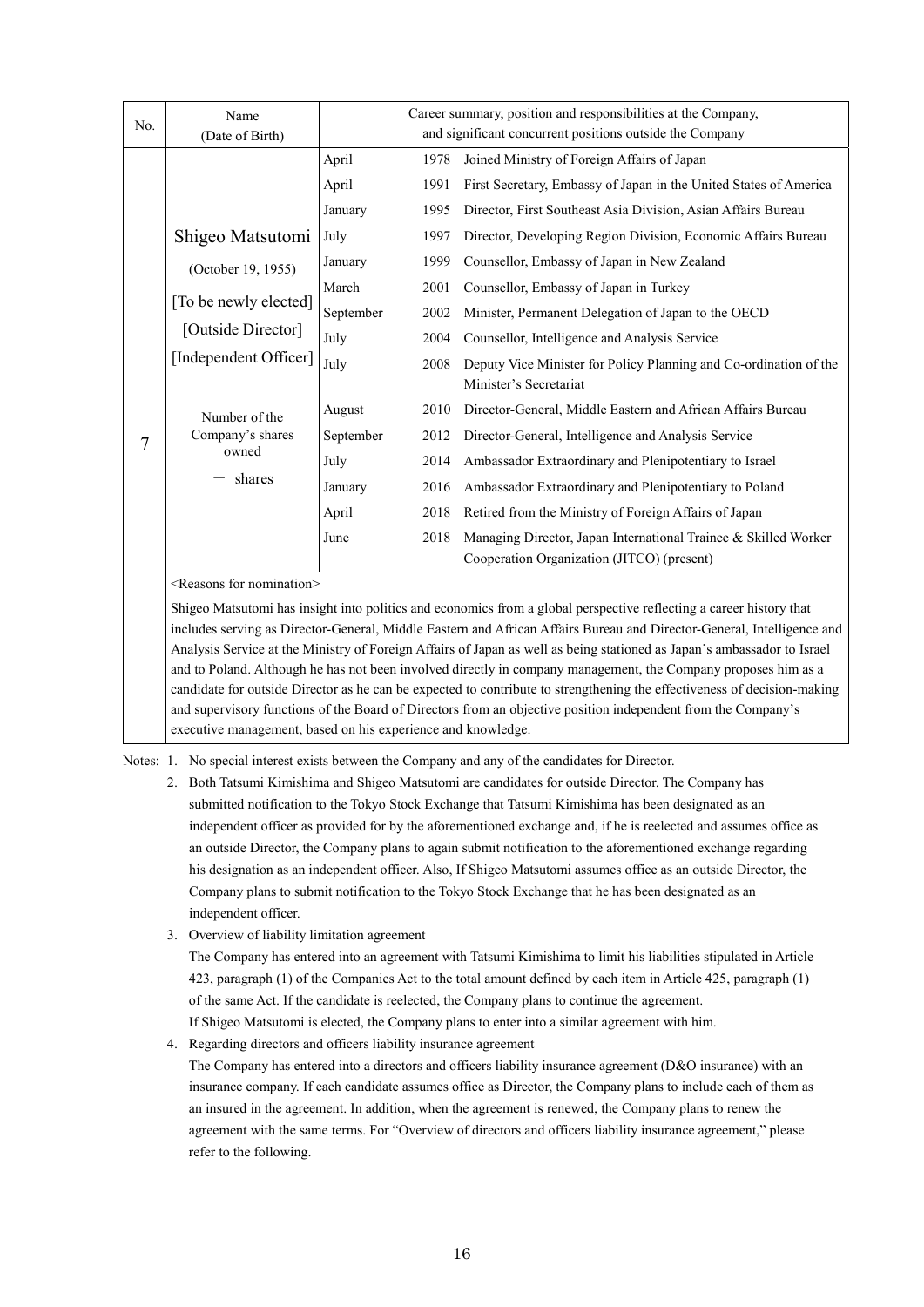#### [Overview of directors and officers liability insurance agreement]

The Company has entered into a directors and officers liability insurance agreement as provided for in Article 430-3, paragraph (1) of the Companies Act with an insurance company. The agreement covers losses incurred from legally mandated amounts of indemnification and litigation expenses, etc. that insureds are liable for in cases where a damage claim has been filed through a shareholders' derivative suit, etc. and in cases when a damages claim is filed against an insured and then the insured makes a compensation payment for loss to a third party arising from the performance of duties. The insureds in the agreement include Directors, Auditors, and Executive Officers. The full amount of the insurance premiums is borne by the Company.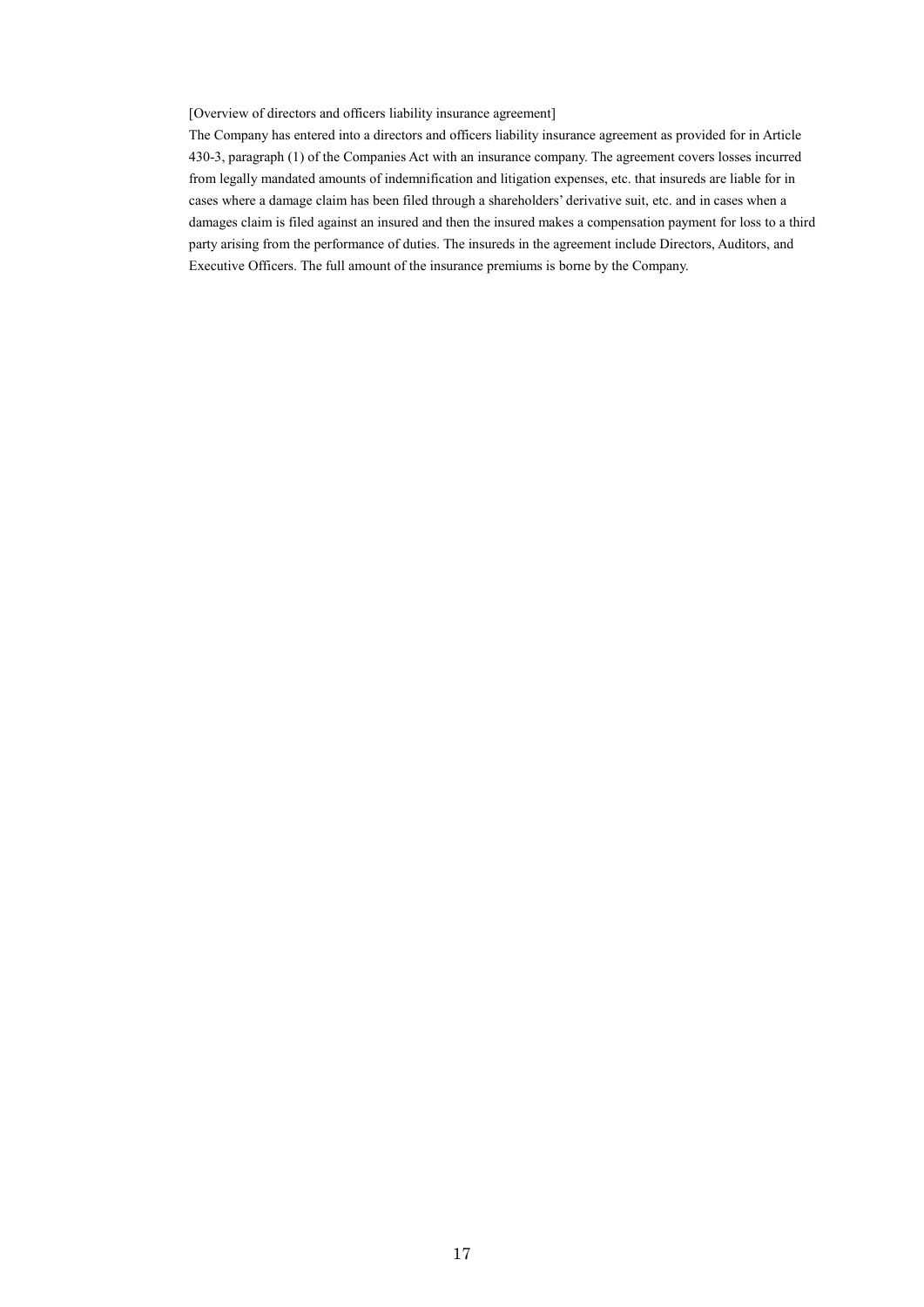# **Proposal No. 4: Election of Three (3) Directors Who Are Audit and Supervisory Committee Members and One (1) Substitute Director Who Is an Audit and Supervisory Committee Member**

If Proposal No. 2 "Amendments to the Articles of Incorporation" is approved and passed as proposed, the Company will transition to a company with audit and supervisory committee, and pursuant to Article 336, paragraph (4), item (ii) of the Companies Act, the terms of office of all three (3) Auditors will expire upon the effective date of the amendments to the Articles of Incorporation. Accordingly, the Company proposes to elect three (3) Directors who are Audit and Supervisory Committee Members.

In addition, the Company also requests approval for the election of one substitute Director who is an Audit and Supervisory Committee Member to be ready to fill a vacant position should the number of Directors who are Audit and Supervisory Committee Members fall below the number required by laws and regulations.

In addition, prior consent of the Board of Auditors has been obtained for this proposal. This proposal shall come into effect on the condition that the amendments to the Articles of Incorporation in Proposal No. 2 come into effect.

| No.            | Name                   | Current position at the Company | Attendance at Board of<br>Directors' meetings<br>(Attendance rate) |  |
|----------------|------------------------|---------------------------------|--------------------------------------------------------------------|--|
|                | Makoto Kurihara        |                                 | 8/8                                                                |  |
| 1              | [To be newly elected]  | Director                        | $(100\%)$                                                          |  |
|                | Yasuharu Fushimi       |                                 | 9/9                                                                |  |
| $\overline{2}$ | [To be newly elected]  | Outside Auditor                 |                                                                    |  |
|                | [Outside][Independent] |                                 | $(100\%)$                                                          |  |
|                | Tatsumi Yamada         |                                 | 9/9                                                                |  |
| 3              | [To be newly elected]  | Outside Auditor                 |                                                                    |  |
|                | [Outside][Independent] |                                 | $(100\%)$                                                          |  |

Candidates for the role of Director who is an Audit and Supervisory Committee Member are as follows:

(*To be newly elected* – Candidate for newly elected Director; *Outside* – Candidate for outside Director; *Independent* – Candidate for independent officer)

Notes: 1. "Current position at the Company" of candidates for Directors are current as of the time of the sending of this notice.

2. Attendance at Board of Directors' meetings for Makoto Kurihara counts his attendance at the number of meetings held after his appointment on May 27, 2021.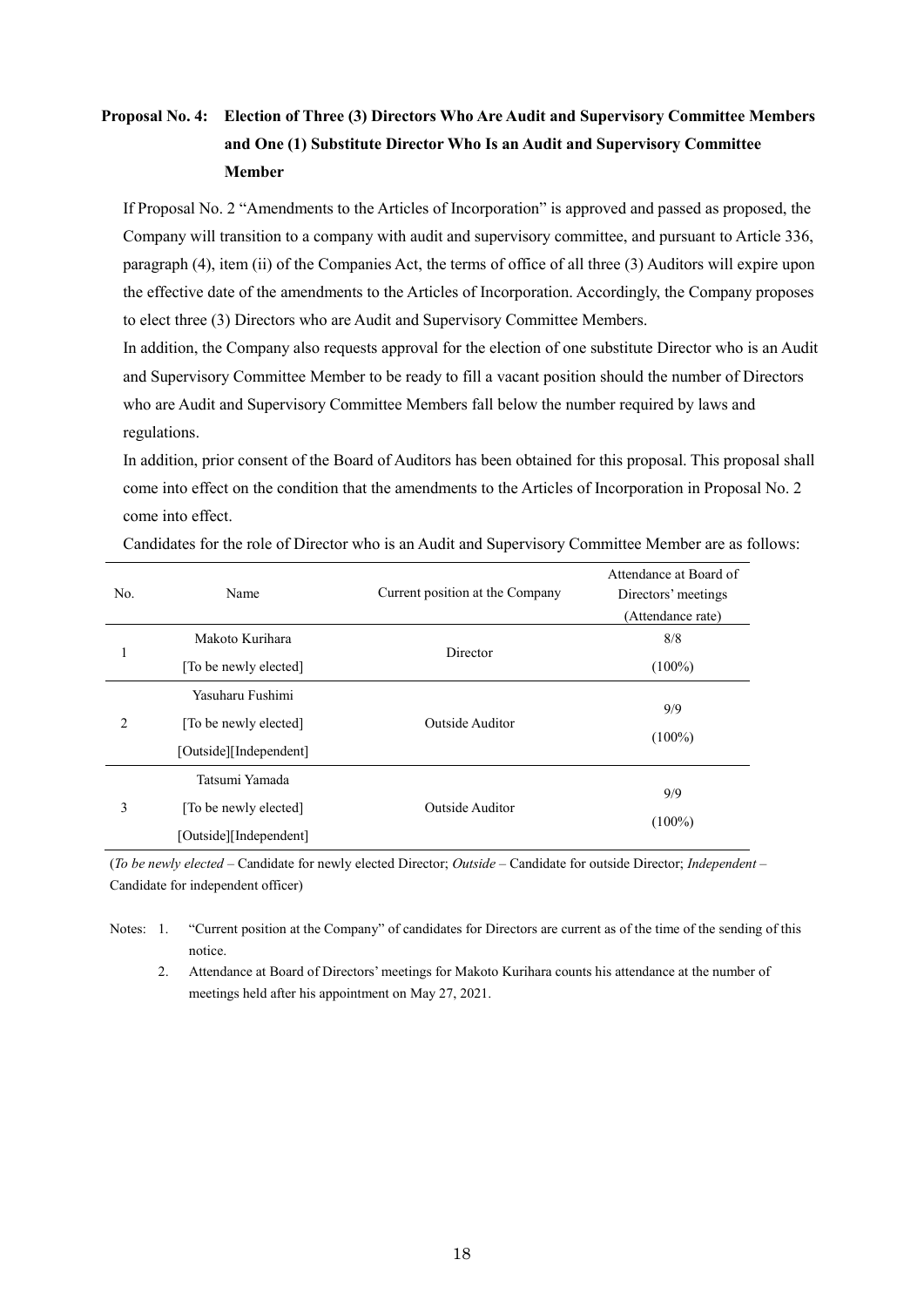| No. | Name                                     |          |      | Career summary, position and responsibilities at the Company,                                                           |
|-----|------------------------------------------|----------|------|-------------------------------------------------------------------------------------------------------------------------|
|     | (Date of Birth)                          |          |      | and significant concurrent positions outside the Company                                                                |
|     |                                          | March    | 1984 | Joined the Company                                                                                                      |
|     |                                          | February | 1996 | Director, Business Development Research Center, Planning and<br>Development Management Division, Development Department |
|     | Makoto Kurihara                          | February | 1999 | Director, Development 1, Business Development Department                                                                |
|     |                                          | February | 2002 | Manager, New Business Planning Office                                                                                   |
|     | (July 28, 1957)<br>[To be newly elected] | February | 2005 | Managing Director, NOMURA RETAIL ASSET MANAGEMENT<br>Co., Ltd.                                                          |
|     |                                          | February | 2008 | President and CEO, NOMURA RETAIL ASSET MANAGEMENT<br>Co., Ltd.                                                          |
|     | Number of the<br>Company's shares        | March    | 2016 | Director, Finance, Corporate Department, the Company                                                                    |
|     | owned                                    | March    | 2017 | <b>Executive Officer</b>                                                                                                |
|     | 54,300 shares                            |          |      | Deputy General Manager, Corporate Department                                                                            |
|     |                                          | March    | 2019 | General Manager, Secretarial Office                                                                                     |
|     |                                          | March    | 2021 | General Manager, General Planning Department                                                                            |
|     |                                          | May      | 2021 | Director (present)                                                                                                      |
|     | <reasons for="" nomination=""></reasons> |          |      |                                                                                                                         |
|     |                                          |          |      | Makoto Kurihara has had extensive operational experience, having worked in business development, accounting and         |

finance, and secretarial operations since joining the Company, and serving as Representative Director of a subsidiary that undertakes real estate business. He therefore has a thorough knowledge of operations in general. Based on his experience as a Director and Executive Officer, he is nominated as a candidate for Director who is an Audit and Supervisory Committee Member because he is deemed capable of auditing the execution of duties by Directors from an objective and fair standpoint.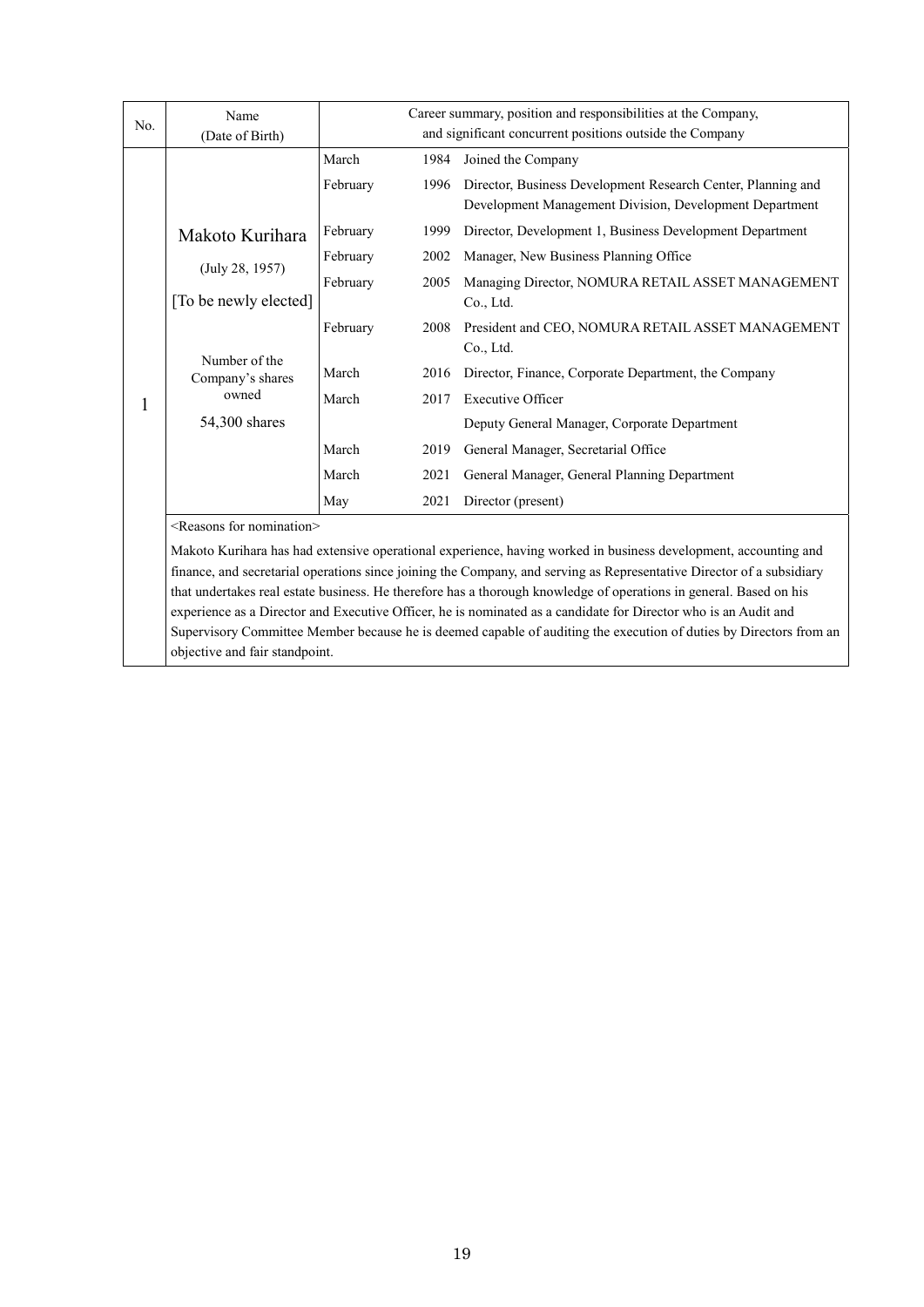| No. | Name                                       |                  | Career summary, position and responsibilities at the Company,         |
|-----|--------------------------------------------|------------------|-----------------------------------------------------------------------|
|     | (Date of Birth)                            |                  | and significant concurrent positions outside the Company              |
|     | Yasuharu Fushimi                           | April<br>1974    | Joined the Ministry of Finance                                        |
|     |                                            | 1998<br>June     | Director, Planning and Administration Division, Tax Bureau,           |
|     | (August 4, 1950)                           |                  | Ministry of Finance                                                   |
|     | [To be newly elected]                      | April<br>2002    | Auditor, TSUNEISHI SHIPBUILDING Co., Ltd.                             |
|     | [Outside Director]                         | April<br>2004    | Chairman, TSUNEISHI SHIPBUILDING Co., Ltd.                            |
|     |                                            | October<br>2006  | Outside Corporate Auditor, LIFENET INSURANCE COMPANY                  |
|     | [Independent Officer]                      | January<br>2007  | Chairman, Tsuneishi Holdings Corporation                              |
|     |                                            | January<br>2012  | Chairman and President, Tsuneishi Holdings Corporation                |
| 2   | Number of the<br>Company's shares<br>owned | January<br>2016  | Senior Executive Adviser, Tsuneishi Holdings Corporation<br>(present) |
|     | 2,800 shares                               | 2018<br>May      | Outside Auditor, the Company (present)                                |
|     |                                            | December<br>2020 | Outside Director, Asia Gate Holdings Co., Ltd. (present)              |
|     | <reasons for="" nomination=""></reasons>   |                  |                                                                       |
|     |                                            |                  |                                                                       |

Yasuharu Fushimi is nominated as a candidate for outside Director who is an Audit and Supervisory Committee Member because, in addition to his specialized insight into tax affairs, he has been directly involved in the management of other companies, and we expect him to utilize his wealth of experience to strengthen our auditing system and audit and supervise the execution of duties by Directors from an objective and neutral perspective. At the conclusion of the Meeting, he will have served as an outside Auditor for four (4) years.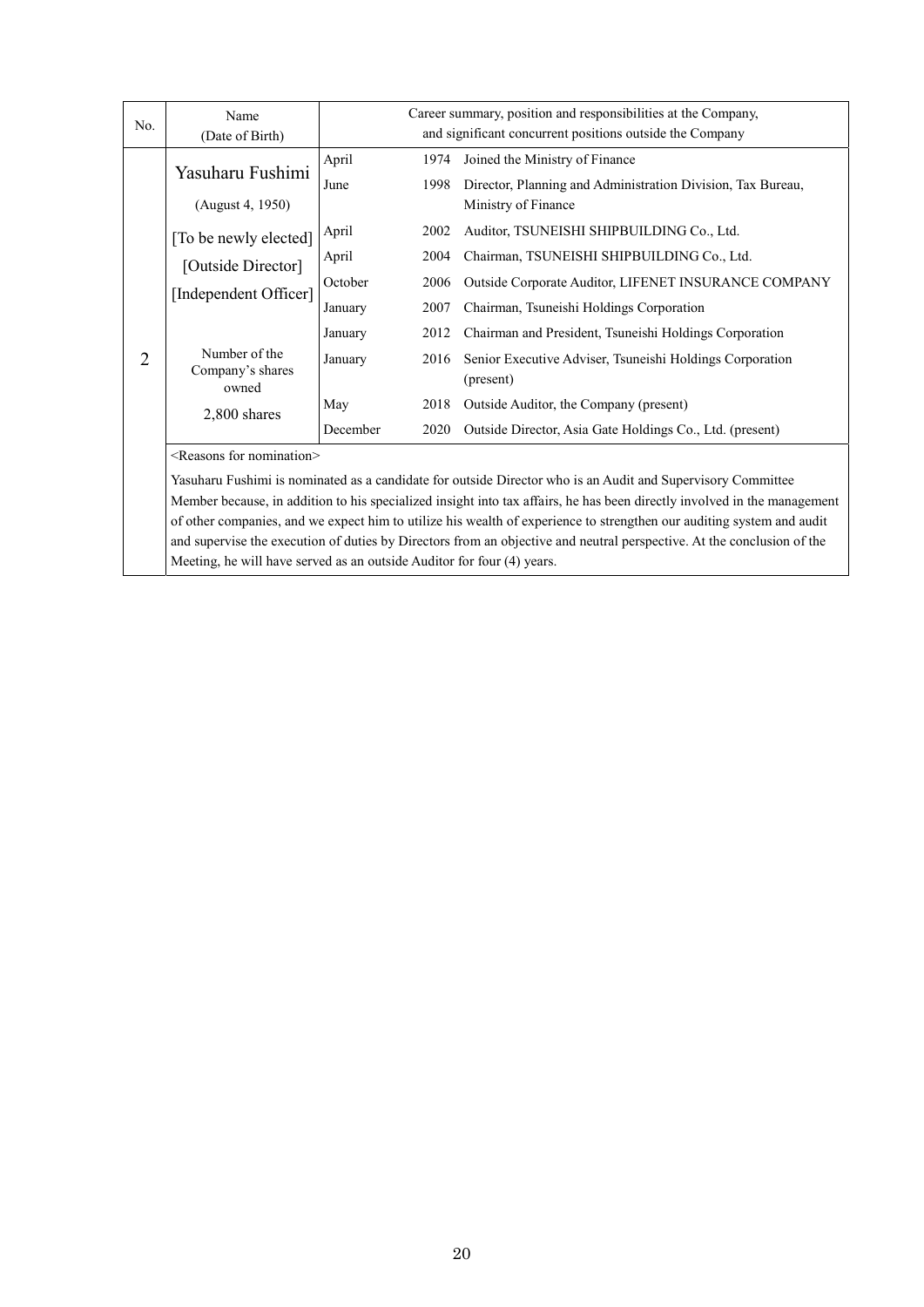| No. | Name<br>(Date of Birth)                     |               |              | Career summary, position and responsibilities at the Company,<br>and significant concurrent positions outside the Company |
|-----|---------------------------------------------|---------------|--------------|---------------------------------------------------------------------------------------------------------------------------|
|     |                                             | April<br>July | 1976<br>1993 | Joined SUMITOMO CORPORATION<br>Chuo Audit Corporation (then Representative Partner)                                       |
|     | Tatsumi Yamada                              | April         | 2001         | Board member, International Accounting Standards Board                                                                    |
|     | (June 7, 1953)                              | September     | 2011         | Joined KPMG AZSA LLC                                                                                                      |
|     | [To be newly elected]                       | January       | 2012         | Director, KPMG AZSA LLC (Retired in June 2018)                                                                            |
|     | [Outside Director]<br>[Independent Officer] | February      | 2014         | Ambassador, Value Reporting Foundation (present)                                                                          |
|     |                                             | October       | 2014         | Trustee, International Valuation Standards Council                                                                        |
|     |                                             | September     | 2015         | Specially Appointed Professor, Chuo University (present)                                                                  |
|     | Number of the                               | April         | 2016         | Commissioner, Certified Public Accountants and Auditing<br>Oversight Board                                                |
| 3   | Company's shares                            | May           | 2019         | Outside Auditor, the Company (present)                                                                                    |
|     | owned<br>$4,600$ shares                     | June          | 2020         | Outside Director of the Board, Mitsubishi Chemical Holdings<br>Corporation (present)                                      |
|     |                                             | January       | 2022         | Committee member, Standard Setting Boards' Nominations<br>Committee, Public Interest Oversight Board (present)            |
|     | <reasons for="" nomination=""></reasons>    |               |              |                                                                                                                           |

Tatsumi Yamada is an expert in international accounting and has abundant experience and deep insight as a commissioner of the Certified Public Accountants and Auditing Oversight Board of the Financial Services Agency. Although he has not been directly involved in corporate management, he is nominated as a candidate for outside Director who is an Audit and Supervisory Committee Member because he has extensive experience in taking an external management perspective, and we expect him to audit and supervise the execution of duties by Directors from an objective and neutral standpoint. At the conclusion of the Meeting, he will have served as an outside Auditor for three (3) years.

Notes: 1. No special interest exists between the Company and each candidate.

- 2. Both Yasuharu Fushimi and Tatsumi Yamada are candidates for outside Director who is an Audit and Supervisory Committee Member. The Company has submitted notification to the Tokyo Stock Exchange that Yasuharu Fushimi and Tatsumi Yamada have been designated as an independent officer as provided for by the aforementioned exchange and, if they assume office as Director who is an Audit and Supervisory Committee Member, the Company plans to again submit notification to the aforementioned exchange regarding their designation as an independent officer.
- 3. Overview of liability limitation agreement

If Makoto Kurihara is elected, the Company will enter into an agreement with him to limit his liabilities stipulated in Article 423, paragraph (1) of the Companies Act to the total amount defined by each item in Article 425, paragraph (1) of the same Act. Also, the Company currently has entered into an agreement with both Yasuharu Fushimi and Tatsumi Yamada to limit their liabilities stipulated in Article 423, paragraph (1) of the Companies Act to the total amount defined by each item in Article 425, paragraph (1) of the same Act. If each of them are elected, the Company plans to renew the said agreements.

4. Regarding directors and officers liability insurance agreement

The Company has entered into a directors and officers liability insurance agreement (D&O insurance) with an insurance company. If each candidate assumes office as Director who is an Audit and Supervisory Committee Member (including an outside Director), they will be included as an insured in the agreement. In addition, when the agreement is renewed, the Company plans to renew the agreement with the same terms. For "Overview of directors and officers liability insurance agreement," please refer to the following.

[Overview of directors and officers liability insurance agreement]

The Company has entered into a directors and officers liability insurance agreement as provided for in Article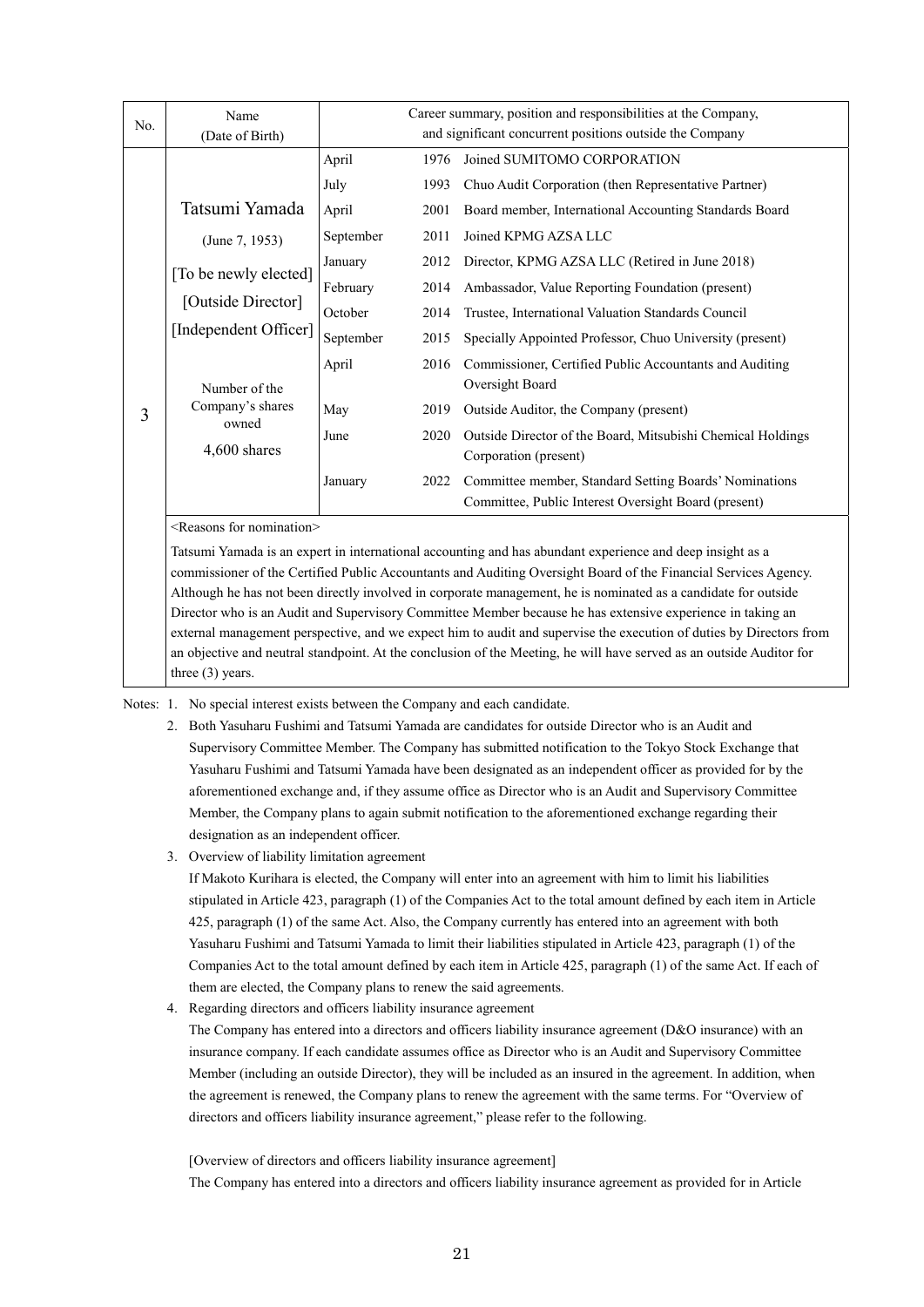430-3, paragraph (1) of the Companies Act with an insurance company. The agreement covers losses incurred from legally mandated amounts of indemnification and litigation expenses, etc. that insureds are liable for in cases where a damage claim has been filed through a shareholders' derivative suit, etc. and in cases when a damages claim is filed against an insured and then the insured makes a compensation payment for loss to a third party arising from the performance of duties. The insureds in the agreement include Directors, Auditors, and Executive Officers. The full amount of the insurance premiums is borne by the Company.

|  |  | The candidate for Substitute Director who is an Audit and Supervisory Committee Member is as follows: |
|--|--|-------------------------------------------------------------------------------------------------------|
|  |  |                                                                                                       |

| No. | Name                   | Current position at the Company | Attendance at Board of<br>Directors' meetings<br>(Attendance rate) |
|-----|------------------------|---------------------------------|--------------------------------------------------------------------|
|     | Yasushi Nakao          |                                 |                                                                    |
| 4   | [To be newly elected]  |                                 |                                                                    |
|     | [Outside][Independent] |                                 |                                                                    |

(*To be newly elected* – Candidate for newly elected Director; *Outside* – Candidate for outside Director; *Independent* – Candidate for independent officer)

| Name<br>(Date of Birth)                    |         |      | Career summary, position and responsibilities at the Company,<br>and significant concurrent positions outside the Company |
|--------------------------------------------|---------|------|---------------------------------------------------------------------------------------------------------------------------|
|                                            | April   | 1984 | Joined The Saitama Bank, Ltd. (currently Saitama Resona Bank,<br>Limited)                                                 |
| Yasushi Nakao<br>(February 19, 1962)       | April   | 2009 | Executive Officer, General Manager of Loan Business, Resona<br>Bank, Limited                                              |
|                                            | October | 2012 | Managing Executive Officer, Resona Bank, Limited                                                                          |
| [To be newly elected]<br>[Outside Auditor] | April   | 2014 | Director, Managing Executive Officer, Saitama Resona Bank,<br>Limited                                                     |
| [Independent Officer]                      | April   | 2016 | Executive Officer, Resona Holdings, Inc.                                                                                  |
|                                            | April   | 2017 | Senior Managing Executive Officer, Resona Bank, Limited                                                                   |
| Number of the<br>Company's shares          | April   | 2018 | Representative Director, Deputy President and Executive Officer,<br>Saitama Resona Bank, Limited                          |
| owned<br>shares                            | June    | 2020 | Representative Director and President, Fuji Warehouse and<br>Transport Co., Ltd.                                          |
|                                            | June    | 2021 | Representative Director, President and CEO, TANAKEN Co., Ltd.<br>(present)                                                |

<Reasons for nomination>

Yasushi Nakao possesses not only specialized insight into accounting accumulated through the management of a bank, but also experience of being directly involved in the corporate management of other companies. By utilizing his extensive experience that he has cultivated up until now, the Company expects him to be able to strengthen the audit system of the Company and audit and supervise the business execution of Directors from an objective standpoint, and proposes him as a candidate for outside Substitute Director who is an Audit and Supervisory Committee Member.

Notes: 1. No special interest exists between the Company and the candidate.

- 2. Yasushi Nakao is a candidate for outside Substitute Director who is an Audit and Supervisory Committee Member. If he assumes the office of a Director who is an Audit and Supervisory Committee Member, the Company plans to notify the Tokyo Stock Exchange of his status as an independent officer.
- 3. If Yasushi Nakao assumes the office of a Director who is an Audit and Supervisory Committee Member, the Company plans to enter into an agreement with him to limit his liability stipulated in Article 423, paragraph (1)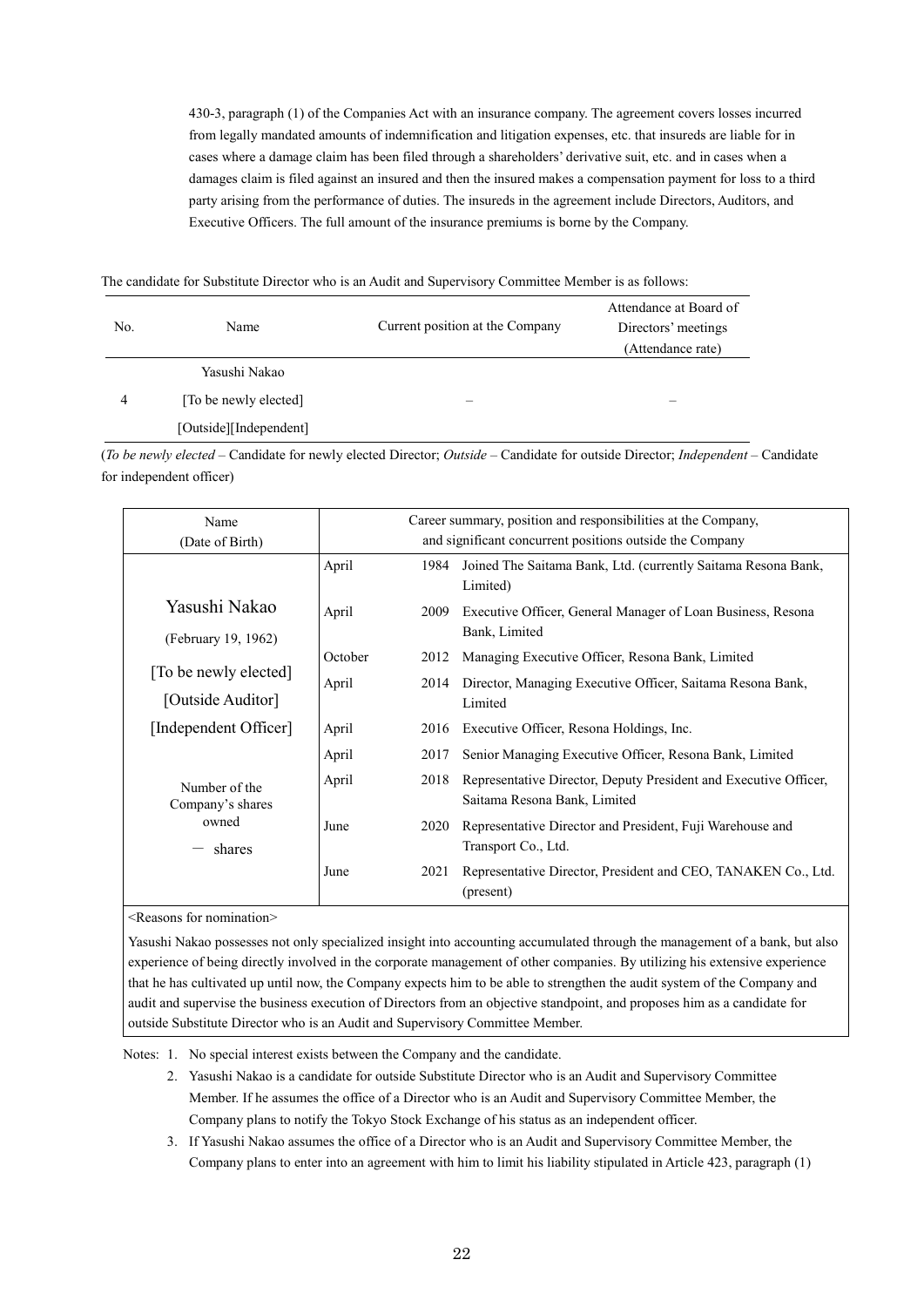of the Companies Act to the total amount defined by each item in Article 425, paragraph (1) of the Companies Act.

4. The Company has entered into a directors and officers liability insurance agreement (D&O insurance) with an insurance company. If Yasushi Nakao assumes office as outside Director who is an Audit and Supervisory Committee Member, he will be included as an insured in the agreement. In addition, when the agreement is renewed, the Company plans to renew the agreement with the same terms. For "Overview of directors and officers liability insurance agreement," please refer to the following.

[Overview of directors and officers liability insurance agreement]

The Company has entered into a directors and officers liability insurance agreement as provided for in Article 430-3, paragraph (1) of the Companies Act with an insurance company. The agreement covers losses incurred from legally mandated amounts of indemnification and litigation expenses, etc. that insureds are liable for in cases where a damage claim has been filed through a shareholders' derivative suit, etc. and in cases when a damages claim is filed against an insured and then the insured makes a compensation payment for loss to a third party arising from the performance of duties. The insureds in the agreement include Directors, Auditors, and Executive Officers. The full amount of the insurance premiums is borne by the Company.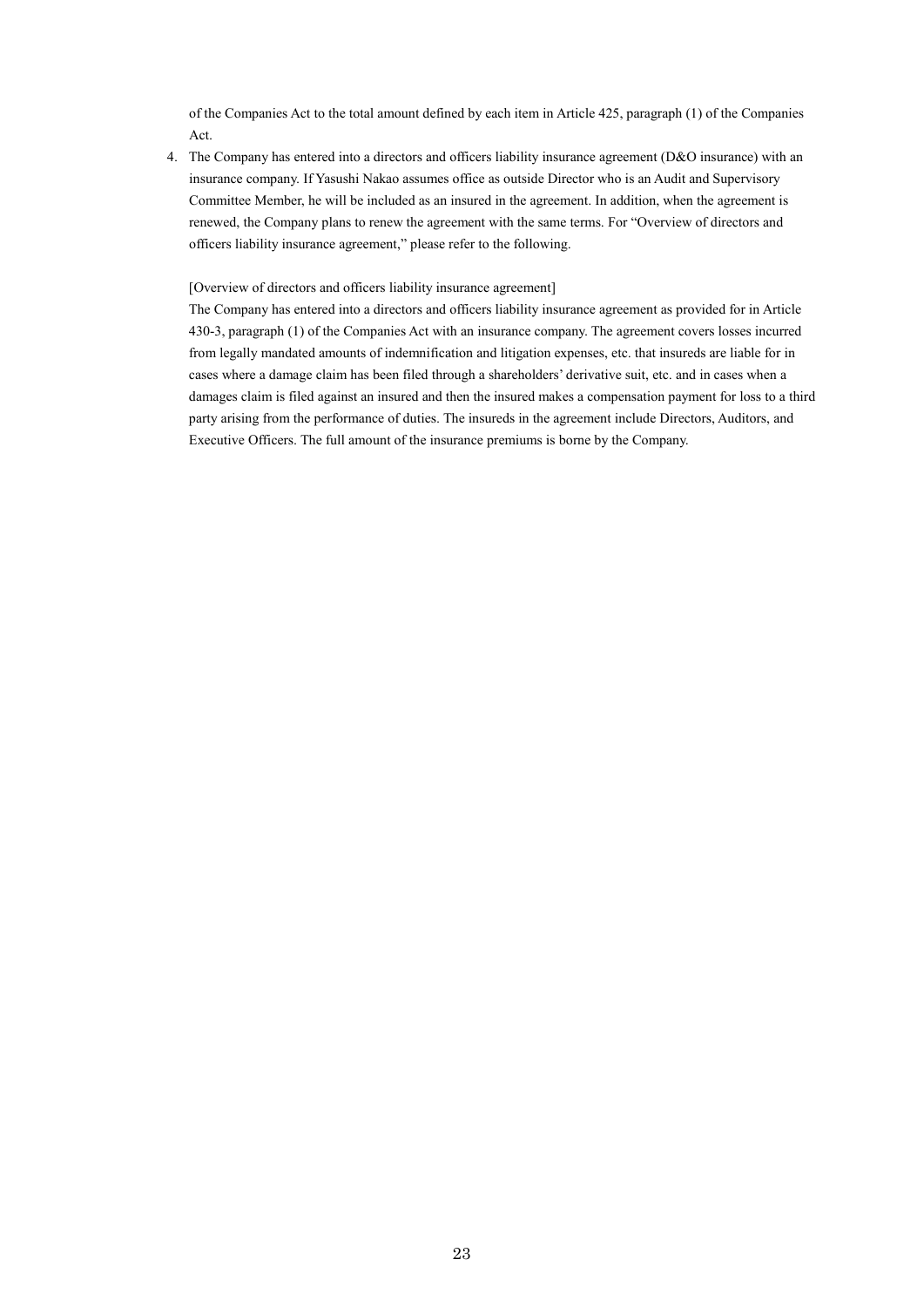## **[Reference] Skill matrix of the candidates for Director**

|                             | Overall<br>management | Sales<br>strategies | Creative<br>strategies | Production<br>strategies | HR &<br>administration | Finance &<br>accounting | Governmental<br>experience | Global<br>business | Independence<br>(outside) |
|-----------------------------|-----------------------|---------------------|------------------------|--------------------------|------------------------|-------------------------|----------------------------|--------------------|---------------------------|
| Shuji<br><b>Enomoto</b>     |                       |                     |                        |                          |                        |                         |                            |                    |                           |
| Kiyotaka<br>Okumoto         |                       |                     |                        |                          |                        |                         |                            |                    |                           |
| Fukuzou<br>Okuno            |                       |                     |                        |                          |                        |                         |                            |                    |                           |
| Tadashi<br>Owada            |                       |                     |                        |                          |                        |                         |                            |                    |                           |
| Shinji Sakai                |                       |                     |                        |                          |                        |                         |                            |                    |                           |
| <b>Tatsumi</b><br>Kimishima |                       |                     |                        |                          |                        |                         |                            |                    |                           |
| <b>Shigeo</b><br>Matsutomi  |                       |                     |                        |                          |                        |                         |                            |                    |                           |

Directors (excluding Directors who are Audit and Supervisory Committee Members)

Directors who are Audit and Supervisory Committee Members

|                          | Overall<br>management | Sales<br>strategies | Creative<br>strategies | Production<br>strategies | HR &<br>administration | Finance &<br>accounting | Governmental<br>experience | Global<br>business | Independence<br>(outside) |
|--------------------------|-----------------------|---------------------|------------------------|--------------------------|------------------------|-------------------------|----------------------------|--------------------|---------------------------|
| Makoto<br>Kurihara       |                       |                     |                        |                          |                        |                         |                            |                    |                           |
| Yasuharu<br>Fushimi      |                       |                     |                        |                          |                        | $\bullet$               | $\bullet$                  |                    |                           |
| <b>Tatsumi</b><br>Yamada |                       |                     |                        |                          |                        |                         |                            | $\bullet$          |                           |

Note: Of the knowledge, skills, and expected roles of each individual, those considered to be of primary importance have been

selected and presented.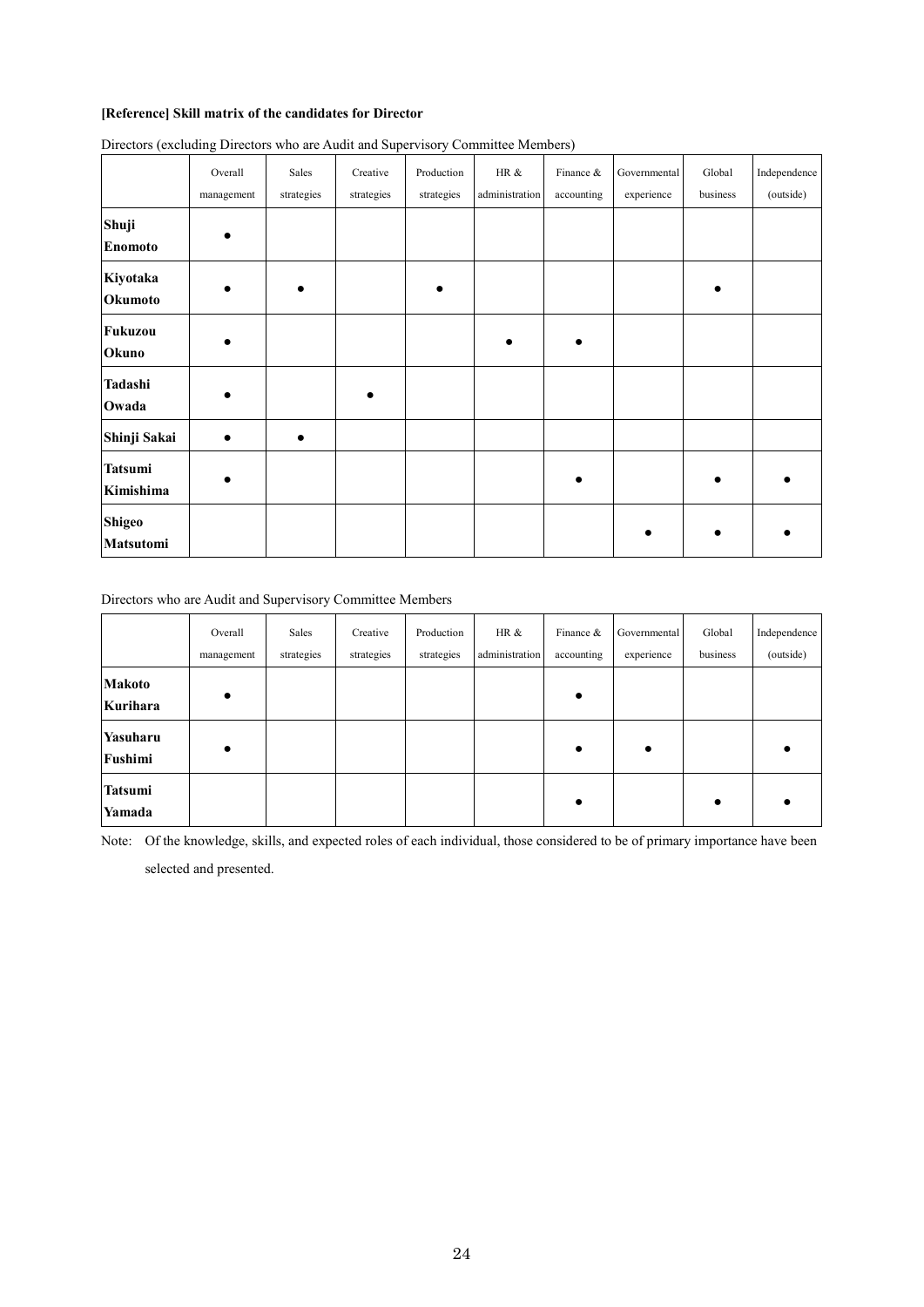# **Proposal No. 5: Determination of Remuneration Amount for Directors (Excluding Directors Who Are Audit and Supervisory Committee Members)**

The amount of remuneration, etc. for the Company's Directors was approved for no more than ¥350 million annually (including no more than ¥30 million for outside Directors) at the 84th Ordinary General Meeting of Shareholders held on May 27, 2021.

Subject to the approval and adoption of Proposal No. 2 "Amendments to the Articles of Incorporation" as originally proposed, the Company will make the transition to a company with audit and supervisory committee. Accordingly, the Company proposes that the annual amount of remuneration for Directors (excluding Directors who are Audit and Supervisory Committee Members) of the Company shall not be more than ¥350 million as monetary remuneration (including no more than ¥30 million for outside Directors). No cash bonuses (however, excluding cash payments under the share-based remuneration plan with performance conditions) will be paid to officers and the remuneration quota will not include the portion of employee salaries for Directors who serve as employees. After giving consideration to various circumstances such as recent economic conditions, this set remuneration amount is judged to be appropriate as it is the same as the current monetary remuneration limit for Directors.

The current number of Directors is ten (10) (including two (2) outside Directors). However, if Proposal No. 2 and Proposal No. 3 "Election of Seven (7) Directors (Excluding Directors Who Are Audit and Supervisory Committee Members)" are approved and adopted as originally proposed, there shall be seven (7) Directors (excluding Directors who are Audit and Supervisory Committee Members) (of which, two (2) are outside Directors).

This proposal shall come into effect on the condition that the amendments to the Articles of Incorporation in Proposal No. 2 come into effect.

Note: The Company has submitted Proposal No. 7 to this Ordinary General Meeting of Shareholders that, in addition to the above monetary remuneration, the annual amount of restricted share-based remuneration for Directors (excluding Directors who are Audit and Supervisory Committee Members and outside Directors) shall not be more than ¥50 million (100,000 shares or less per year) and the annual amount of share-based remuneration with performance conditions shall not be more than ¥100 million (200,000 shares or less per year).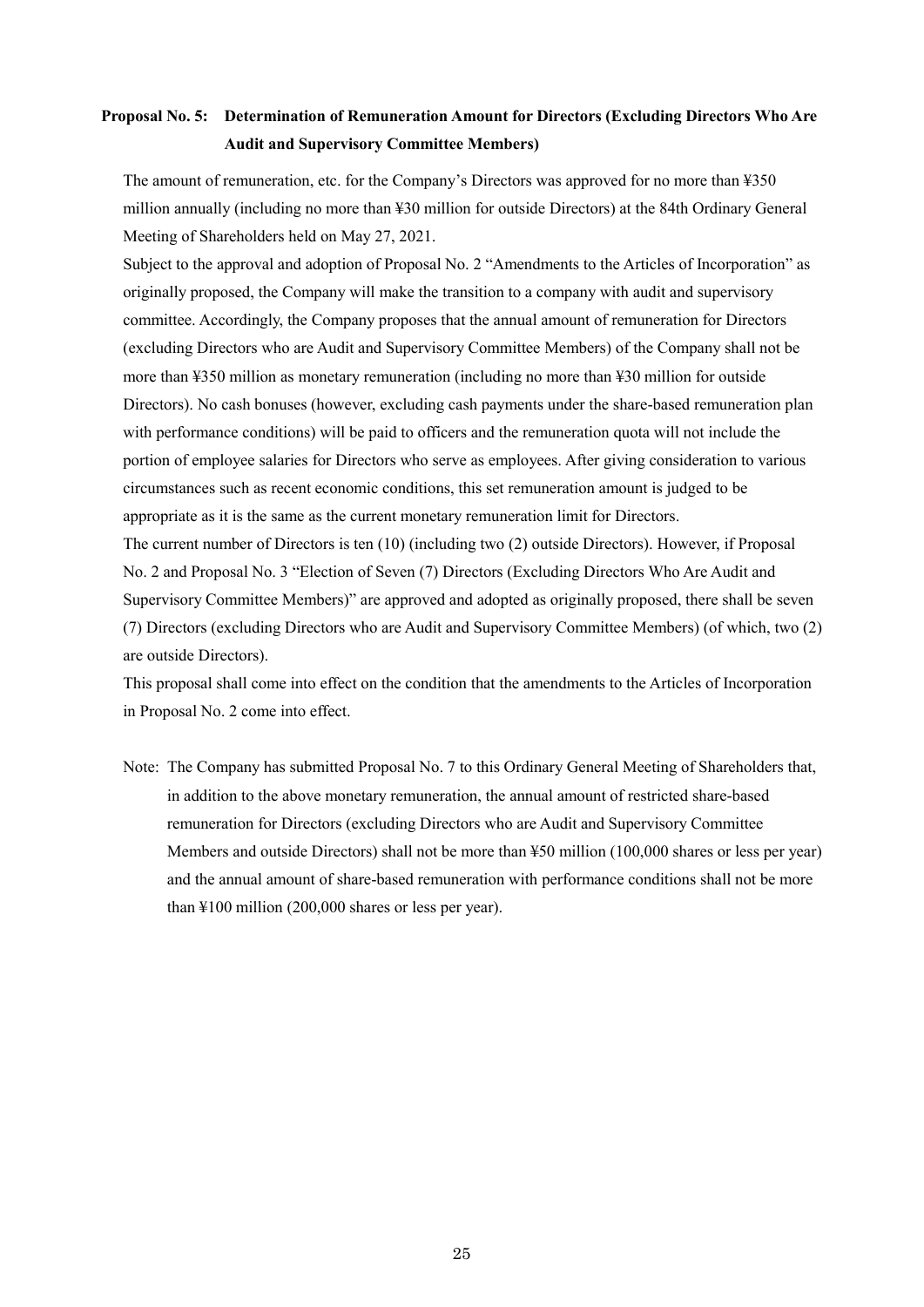# **Proposal No. 6: Determination of Remuneration Amount for Directors Who Are Audit and Supervisory Committee Members**

Subject to the approval and adoption of Proposal No. 2 "Amendments to the Articles of Incorporation" as originally proposed, the Company will make the transition to a company with audit and supervisory committee. Accordingly, in consideration of the duties and responsibilities as an Audit and Supervisory Committee Member, it is proposed that the annual amount of remuneration for Directors who are Audit and Supervisory Committee Members shall not be more than ¥60 million, and to have matters such as actual amount paid to each Director who is an Audit and Supervisory Committee Member and the timing of payments be determined in discussions by Directors who are Audit and Supervisory Committee Members. However, this does not include components linked to performance. After giving consideration to various circumstances, such as recent economic conditions, this set remuneration amount is judged to be appropriate as it is the same as the current remuneration limit for Corporate Auditors.

If Proposal No. 2 and Proposal No. 4 "Election of Three (3) Directors Who Are Audit and Supervisory Committee Members and One (1) Substitute Director Who Is an Audit and Supervisory Committee Member" are approved as originally proposed, there shall be three (3) Directors who are Audit and Supervisory Committee Members.

This proposal shall come into effect on the condition that the amendments to the Articles of Incorporation in Proposal No. 2 come into effect.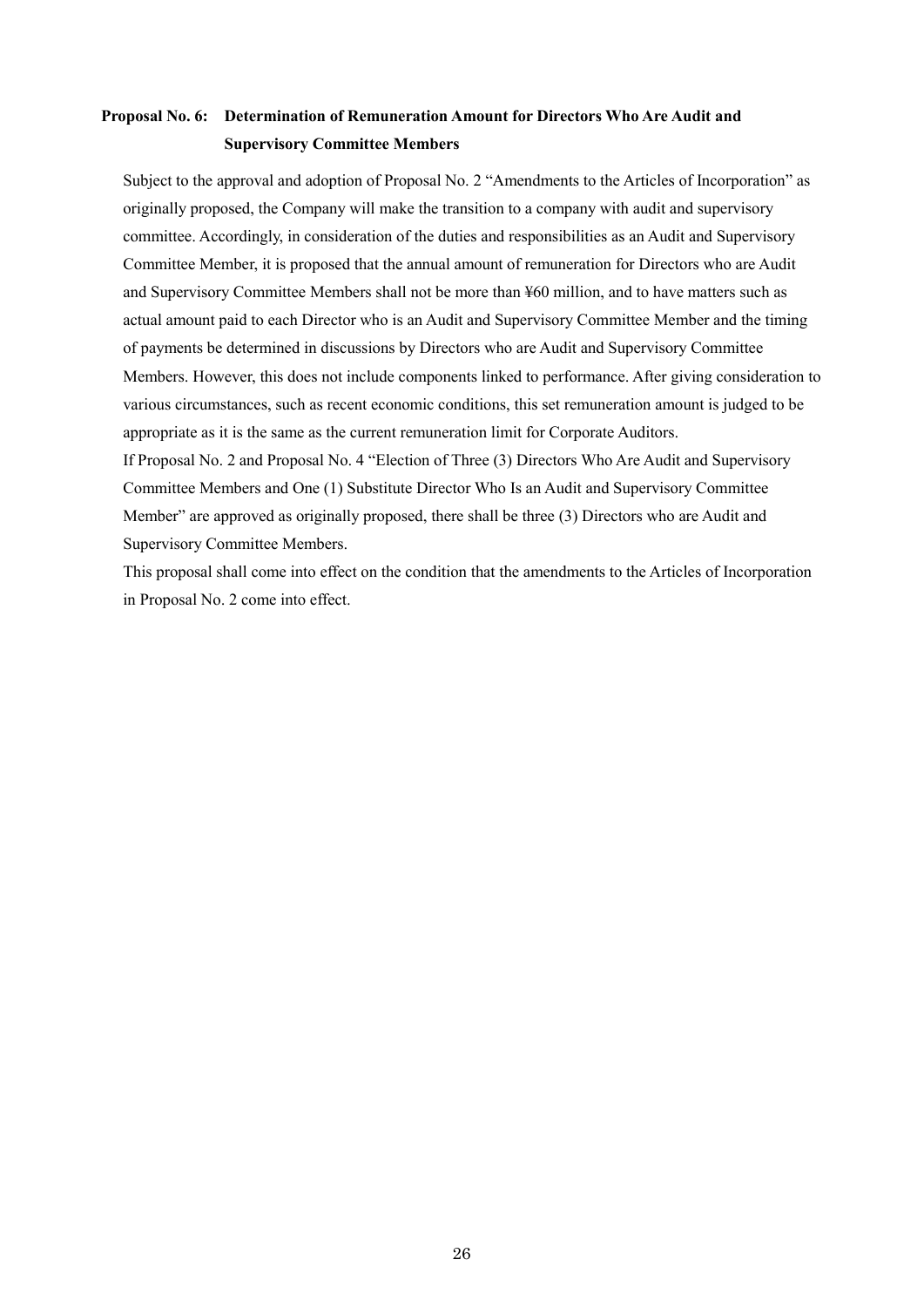# **Proposal No. 7: Determination of Remuneration Under Restricted Share-Based Remuneration Plan and Share-Based Remuneration Plan With Performance Conditions for Directors (Excluding Directors Who Are Audit and Supervisory Committee Members and Outside Directors)**

The amount of restricted share-based remuneration and share-based remuneration with performance conditions for the Company's Directors (excluding outside Directors) was approved for no more than ¥50 million annually for restricted share-based remuneration and no more than ¥100 million annually for share-based remuneration with performance conditions at the 84th Ordinary General Meeting of Shareholders held on May 27, 2021.

Subject to the approval and adoption of Proposal No. 2 "Amendments to the Articles of Incorporation," the Company will make the transition to a company with audit and supervisory committee. Accordingly, we request your approval for the annual amount of restricted share-based remuneration and share-based remuneration with performance conditions to Directors (excluding Directors who are Audit and Supervisory Committee Members and outside Directors, below "Eligible Directors"), which is separate from the remuneration amount proposed to be approved in Proposal No. 5 "Determination of Remuneration Amount for Directors (Excluding Directors Who Are Audit and Supervisory Committee Members)" and which is the same amount as the current amount of no more than ¥50 million (100,000) shares or less per year) for restricted share-based remuneration and no more than ¥100 million (200,000 shares or less per year) for share-based remuneration with performance conditions. This remuneration limit does not include the employee salaries for Directors who are concurrently serving as employees of the Company.

The Board of Directors shall determine the specific timing of payments and allocations made to each Eligible Director.

If Proposal No. 2 and Proposal No. 3 "Election of Seven (7) Directors (Excluding Directors Who Are Audit and Supervisory Committee Members)" are approved and adopted as originally proposed, there shall be five (5) Eligible Directors.

This proposal shall come into effect on the condition that the amendments to the Articles of Incorporation in Proposal No. 2 come into effect.

### I. Overview of the restricted share-based remuneration plan

Under the restricted share-based remuneration plan, issuance or disposition of restricted stock involves an approach whereby the Eligible Directors receive issuance or disposition of the Company's common stock (the "Company Shares"), upon having been granted monetary remuneration receivables as remuneration, etc., and then subsequently delivering all such monetary remuneration receivables as in-kind contribution. The total number of Company Shares accordingly subject to the Company's issuance or disposition shall not exceed 100,000 shares annually (however, if the Company Shares become subject to a share split (including an allotment of the Company Shares without consideration) or consolidation of shares subsequent to the date of this proposal, then the maximum number of shares shall be adjusted to reflect the ratio of the split or consolidation).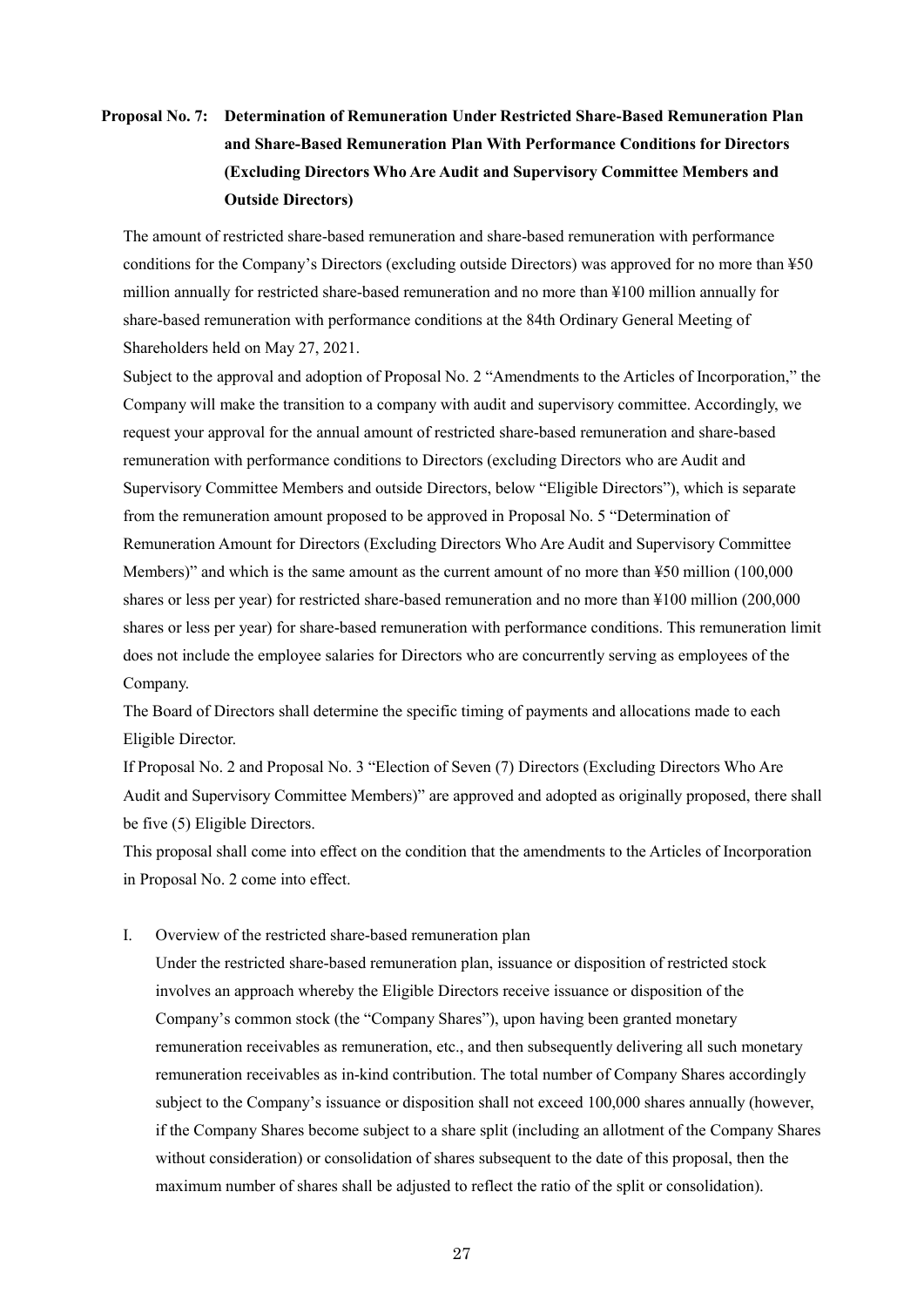The paid-in amount per share subject to said issuance or disposition shall be determined by the Board of Directors within a range that is not particularly advantageous to the Eligible Directors, based on the closing price with respect to ordinary transactions of the Company Shares on the Tokyo Stock Exchange on the business day prior to the date of a respective resolution of the Board of Directors (if there is no trading on that day, then the closing price on the trading day immediately preceding that date).

Under the restricted share-based remuneration plan, the Company and the Eligible Directors shall enter into a restricted share allotment agreement (the "Allotment Agreement"), with respect to issuance or disposition of the Company Shares, and the overview is as follows.

#### 1. Transfer restriction period

The Eligible Directors may neither transfer, use as collateral, nor otherwise dispose of the Company Shares subject to allotment under the Allotment Agreement (the "Allotment Shares") over a period (the "Transfer Restriction Period") such that extends from the date of delivery of the Allotment Shares and until said Eligible Director loses his/her standing as a Director of the Company or that stipulated otherwise by the Company's Board of Directors (the "Transfer Restrictions").

### 2. Release of Transfer Restrictions

The Company shall release the Transfer Restrictions on all of the Allotment Shares upon conclusion of the Transfer Restriction Period, on the condition that the Eligible Director has maintained his/her standing specified in section 1., above, for the duration of the period specified by the Company's Board of Directors (the "Period of Service"). However, if an Eligible Director loses his/her standing stipulated in section 1, above, prior to concluding his/her Period of Service for a reason deemed justifiable by the Company's Board of Directors, then the Company shall make reasonable adjustment as necessary to the number of the Allotment Shares for which the Transfer Restrictions are to be released and the date on which the Transfer Restrictions are to be released.

### 3. Acquisition of the Allotment Shares without consideration

Upon conclusion of the Transfer Restriction Period, the Company shall automatically acquire, without consideration, the Allotment Shares for which the Transfer Restrictions have not been released pursuant to section 2, above. The Company shall automatically acquire the Allotment Shares without consideration in the event of a violation of laws and regulations, Company regulations, or the Allotment Agreement, or otherwise under circumstances stipulated by the Company's Board of Directors as appropriate grounds for acquisition of the Allotment Shares.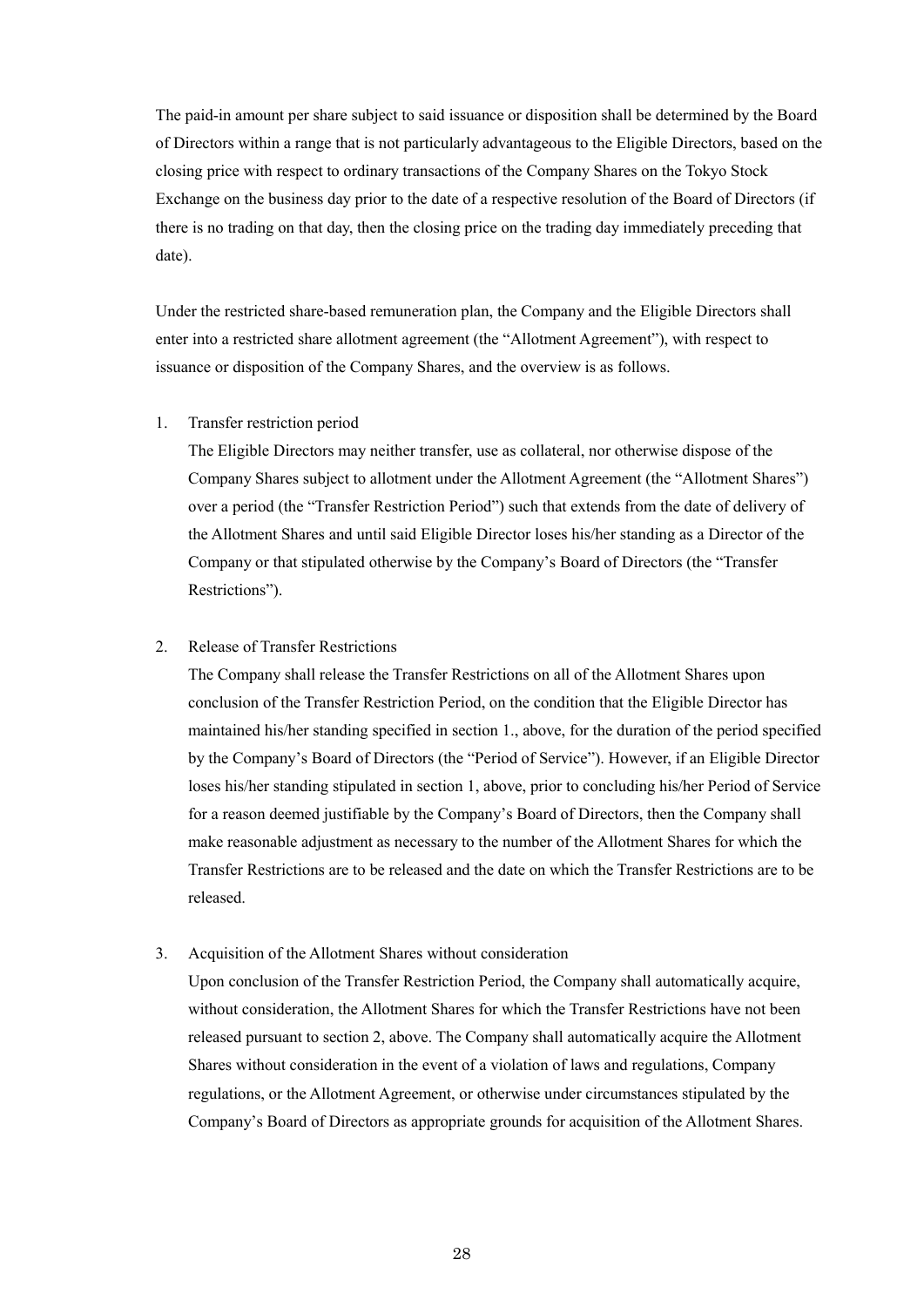- 4. Procedures in the event of organizational restructuring, etc.
	- Notwithstanding the provisions of the above section 1, if, during the Transfer Restriction Period, matters relating to merger agreements to which the Company becomes a non-surviving company, share exchange agreements or share transfer plans to which the Company becomes a wholly owned subsidiary, or organizational restructuring, etc. otherwise are approved by the Company's General Meeting of Shareholders (or otherwise, however, by the Company's Board of Directors in the event that such organizational restructuring, etc. does not require approval by the Company's General Meeting of Shareholders), the Company shall, by resolution of its Board of Directors, release the Transfer Restrictions prior to the effective date of such organizational restructuring, etc., with respect to the Allotment Shares, the number of which are to be reasonably determine upon taking into account the period extending from the Period of Service commencement date until the effective date of the organizational restructuring, etc. In such cases, the Company shall automatically acquire, without consideration, the Allotment Shares for which the Transfer Restrictions have not been released, immediately after the Transfer Restrictions have been released.
- II. Overview of the share-based remuneration plan with performance conditions The basic structure of the share-based remuneration plan with performance conditions is as follows.
	- 1. Conditions for share delivery and monetary payment

The Company has established (i) performance targets and (ii) standard remuneration amounts for different positions of the Eligible Directors, which take effect during the period defined by the Company's Board of Directors amounting to one (1) business year or more (the "Performance Evaluation Period"). In cases where all of the following conditions are satisfied, the Company shall deliver to each Eligible Director a portion of the standard remuneration amount for each Eligible Director in the form of the Company Shares (the "Share Delivery Allocation"), and shall furthermore grant the remainder as a monetary sum to cover payment of taxes.

### [Performance conditions]

Eligibility shall be subject to achieving the performance targets during the Performance Evaluation Period defined beforehand by the Company's Board of Directors.

[Employment conditions]

Eligibility shall be subject to an Eligible Director having maintained his/her standing as a Director or standing otherwise as stipulated by the Company's Board of Directors during the Period of Service.

[Absence of grounds for disqualification]

Eligibility shall be subject to there having been no violations of laws and regulations, or Company regulations, or otherwise under circumstances stipulated by the Company's Board of Directors as appropriate grounds for imposing loss of rights for receipt of share delivery.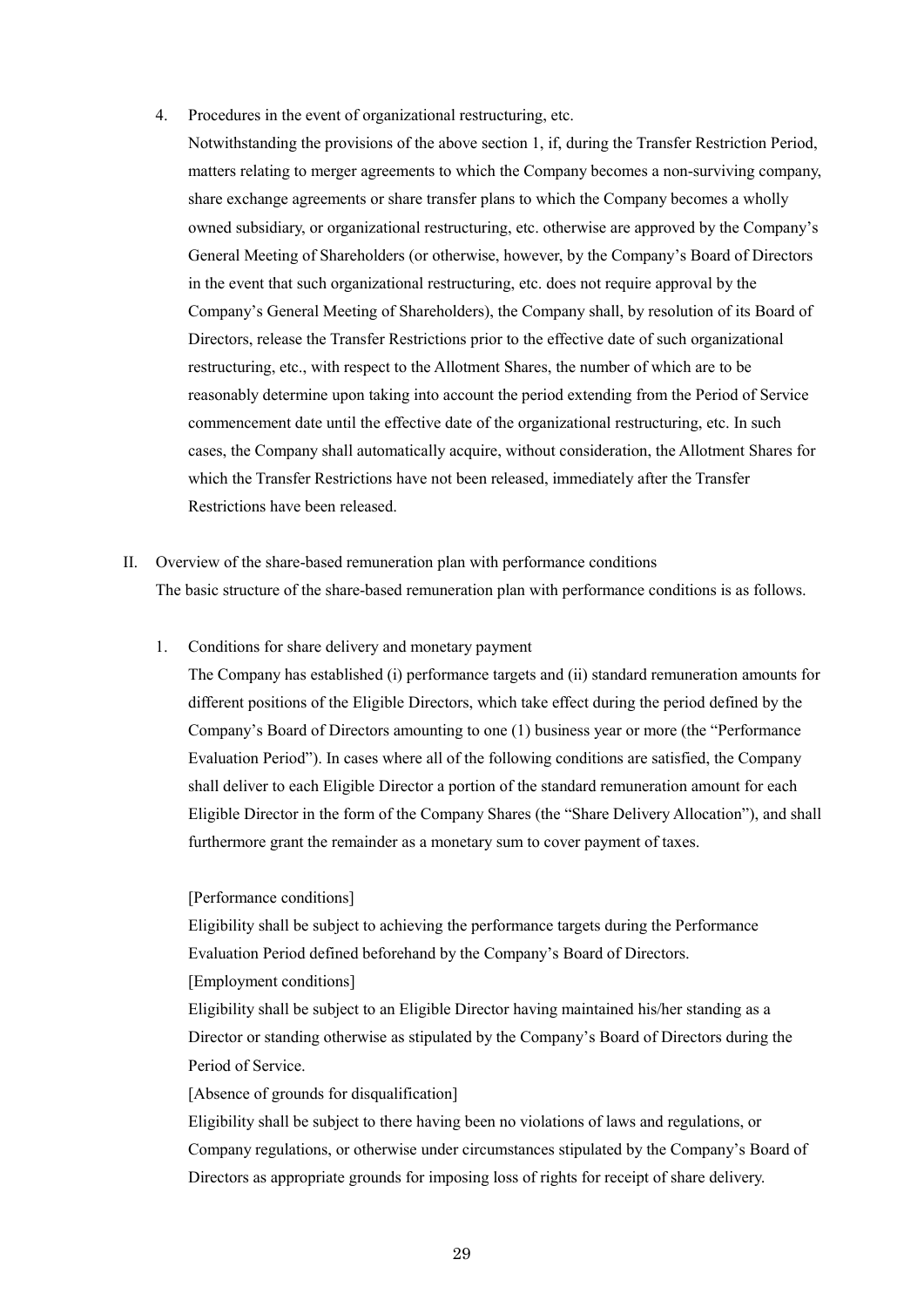#### 2. Share delivery approach

Under the share-based remuneration plan with performance conditions, issuance or disposition of shares involves an approach whereby the Eligible Directors receive issuance or disposition of the Company Shares, upon having been granted monetary remuneration receivables of an amount equivalent to the Share Delivery Allocation as remuneration, etc., and then subsequently delivering all such monetary remuneration receivables as in-kind contribution. The total number of Company Shares accordingly subject to the Company's issuance or disposition shall not exceed 200,000 shares annually (however, if the Company Shares become subject to a share split (including allotment of the Company Shares without consideration) or consolidation of shares subsequent to the date of this proposal, then the maximum number of shares shall be adjusted to reflect the ratio of the split or consolidation).

The paid-in amount per share subject to said issuance or disposition shall be determined by the Board of Directors within a range that is not particularly advantageous to the Eligible Directors, based on the closing price with respect to ordinary transactions of the Company Shares on the Tokyo Stock Exchange on the business day prior to the date of a Board of Directors resolution pertaining to said issuance or disposition (if there is no trading on that day, then the closing price on the trading day immediately preceding that date).

### 3. Other conditions

Notwithstanding the provisions of the above section 1, at a time reasonably determined by the Company's Board of Directors, the Company may, as necessary, grant shares or a monetary sum whose value has been reasonably calculated by the Company's Board of Directors under the following circumstances: (i) if an Eligible Director loses his/her standing as a Director or standing otherwise as stipulated by the Company's Board of Directors for a reason deemed justifiable by the Company's Board of Directors, (ii) if matters relating to merger agreements to which the Company becomes a non-surviving company, share exchange agreements or share transfer plans to which the Company becomes a wholly owned subsidiary, or organizational restructuring, etc. otherwise are approved by the Company's General Meeting of Shareholders (or otherwise, however, by the Company's Board of Directors in the event that such organizational restructuring, etc. does not require approval by the Company's General Meeting of Shareholders), or (iii) if there have been reasons otherwise deemed justifiable by the Company's Board of Directors.

III. Reasons for appropriateness of granting remuneration on the basis of this proposal The Company deems granting remuneration on the basis of this proposal to be appropriate for the following reasons.